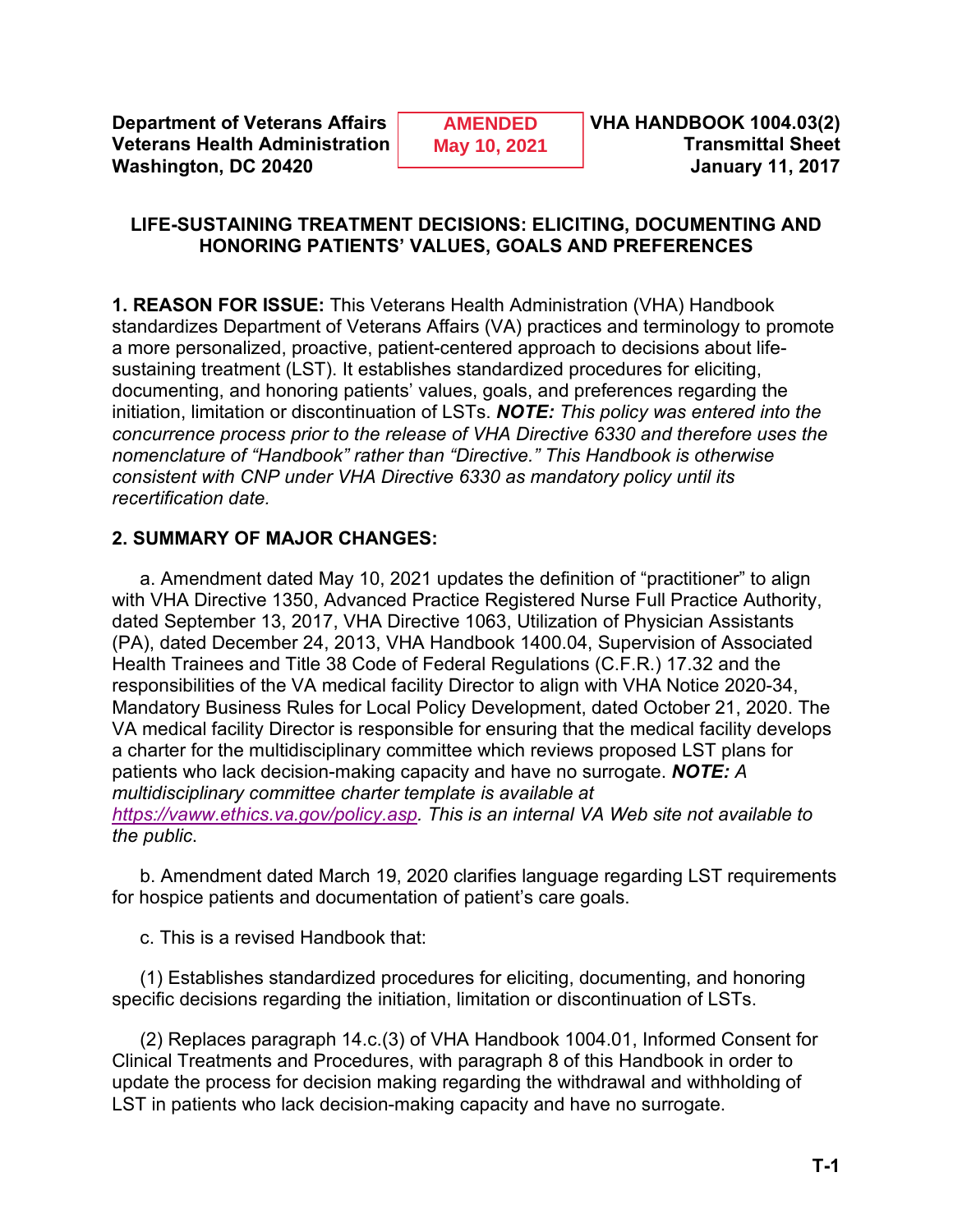(3) Mandates that patients' LST orders will not expire or automatically discontinue based upon dates, timeframes, or patient movements (e.g., admission, discharge, transfer) but will remain in effect unless they are modified based on a revised LST plan.

(4) Establishes procedures for resolving conflict regarding LSTs.

d. Establishes procedures for situations in which a health care practitioner concludes as a matter of conscience that he or she is unable to participate in carrying out a specific decision regarding LST

**3. RELATED ISSUES:** VHA Handbook 1004.01, VHA Handbook 1004.02, and VHA Handbook 1004.04.

**4. RESPONSIBLE OFFICE:** National Center for Ethics in Health Care (10E1E) is responsible for the content of this Handbook. Questions are to be addressed to 202- 632-8457.

**5. RESCISSION:** VHA Handbook 1004.3, dated October 24, 2002 is rescinded.

### **6. RECERTIFICATION:**

This Handbook is scheduled for recertification on or before the last working day of January 22, 2022.

> /s/ David J. Shulkin, M.D. Under Secretary for Health

**DISTRIBUTION:** Emailed to the VHA Publications Distribution List on January 12, 2017.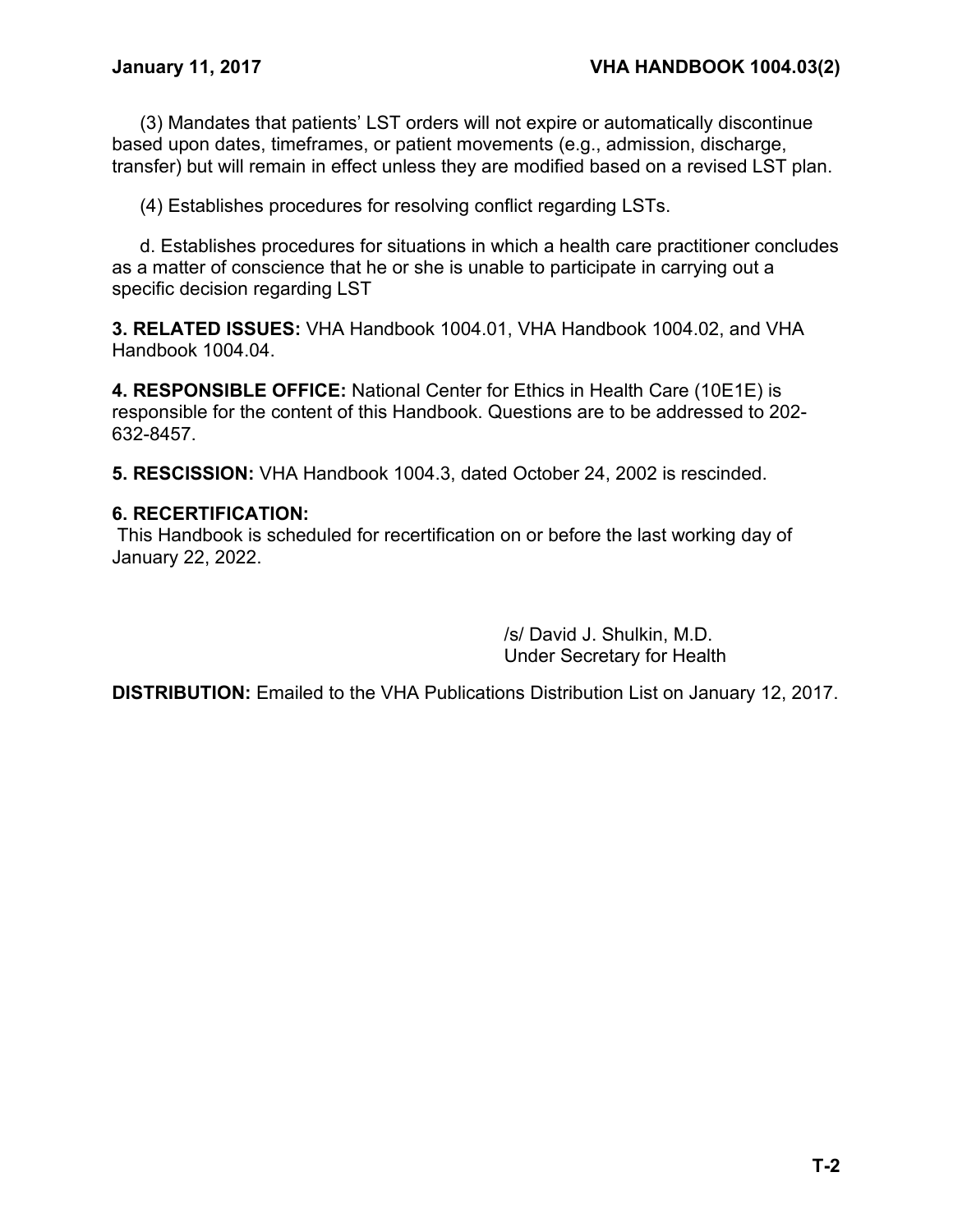# **CONTENTS**

# **LIFE-SUSTAINING TREATMENT DECISIONS: ELICITING, DOCUMENTING AND HONORING PATIENTS' VALUES, GOALS AND PREFERENCES**

| 7. LIFE SUSTAINING TREATMENT DECISION MAKING IN THE INTENSIVE CARE                                                          |  |
|-----------------------------------------------------------------------------------------------------------------------------|--|
| 8. ESTABLISHING, REVISING AND DOCUMENTING LIFE-SUSTAINING<br>TREATMENT PLANS FOR PATIENTS WHO LACK DECISION-MAKING CAPACITY |  |
| 9. DOCUMENTING PATIENTS' GOALS OF CARE AND LIFE-SUSTAINING                                                                  |  |
| 10. MODIFYING A LIFE-SUSTAINING TREATMENT PLAN:  15                                                                         |  |
|                                                                                                                             |  |
| 12. HONORING PATIENTS' PREFERENCES REGARDING LIFE-SUSTAINING                                                                |  |
|                                                                                                                             |  |
| 14. NATURALLY ADMINISTERED NUTRITION AND HYDRATION:  19                                                                     |  |
| 15. RESOLVING INCONSISTENCIES OR CONFLICT REGARDING LIFE-                                                                   |  |
|                                                                                                                             |  |
|                                                                                                                             |  |
|                                                                                                                             |  |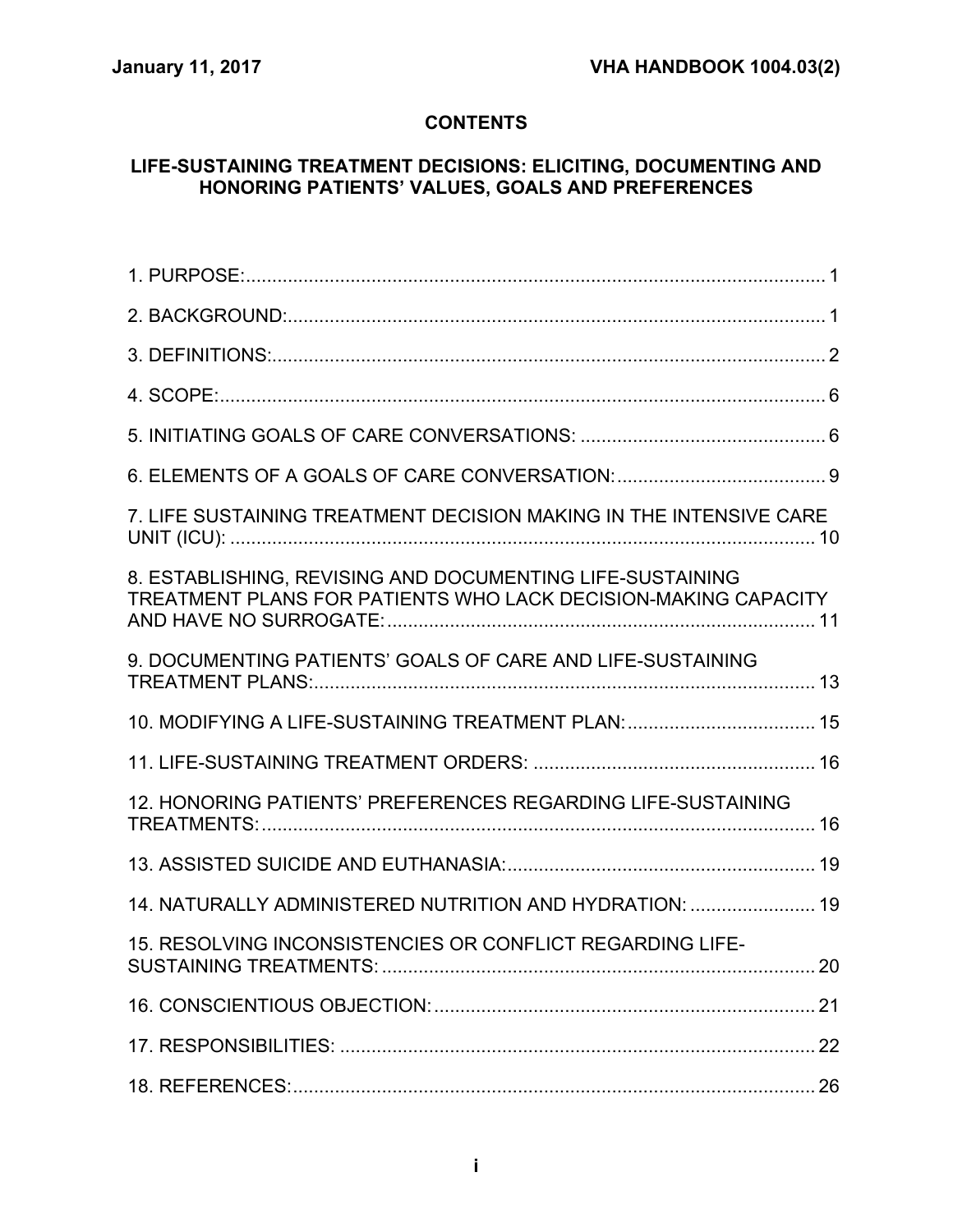### **LIFE-SUSTAINING TREATMENT DECISIONS: ELICITING, DOCUMENTING AND HONORING PATIENTS' VALUES, GOALS, AND PREFERENCES**

<span id="page-3-0"></span>**1. PURPOSE** This Veterans Health Administration (VHA) Handbook standardizes Department of Veterans Affairs (VA) practices and terminology to promote a more personalized, proactive, patient-centered approach to decisions about life-sustaining treatments (LST). It establishes standardized procedures for eliciting, documenting, and honoring patients' values, goals, and preferences regarding the initiation, limitation or discontinuation of LSTs. **AUTHORITY:** 38 U.S.C. 7331, 7334; 38 CFR 17.32; 42 U.S.C. § 14401 et sec.

# <span id="page-3-1"></span>**2. BACKGROUND**

a. Legal and ethical standards have established that patients with decision-making capacity have the right to accept or decline recommended medical treatments or procedures, including LSTs, and that health care providers have an obligation to respect such decisions by patients. Patients who lack decision-making capacity have the right to have a surrogate make decisions on their behalf based on the surrogate's understanding of the patient's values, goals, and preferences (see paragraph 18.d.).

b. Many patients, however, do not have an opportunity to discuss and make decisions regarding LSTs before they become critically ill or unable to speak for themselves. Practitioners are often reluctant to discuss decisions about cardiopulmonary resuscitation (CPR) and other LSTs with patients, and often postpone such discussions until a crisis occurs or until the patient is within days or even hours of death – at which time patients are often unable to participate in discussions and surrogate decision makers are highly stressed (see paragraphs 18.f.,g.,m.,u.,gg.).

c. Living wills, also called instructional advance directives, can be useful in allowing patients to communicate general preferences in advance. However, instructions provided in living wills are often too simplistic or vague to be readily translated into specific medical decisions. In addition, living wills do not serve as orders. Instead, they need to be carefully read and discussed by health care providers and surrogates before they can be implemented, and they are often interpreted in different ways by different people (see paragraphs 18.i. and 18.k.).

d. Health care powers of attorney, also called durable powers of attorney for health care or proxy advance directives, were developed to address some of the problems with living wills. Patients can use these documents to designate a surrogate to make decisions on their behalf in the event that they lose decision-making capacity. The assumption is that surrogates understand patients' preferences for LSTs. Research has shown, however, that this is not always the case. For example, a meta-analysis of sixteen studies found that surrogates were accurate in stating patient preferences for LST in specific scenarios only 68 percent of the time. In one third of cases, surrogates incorrectly predicted patients' end-of-life treatment preferences (see paragraph 18.x.).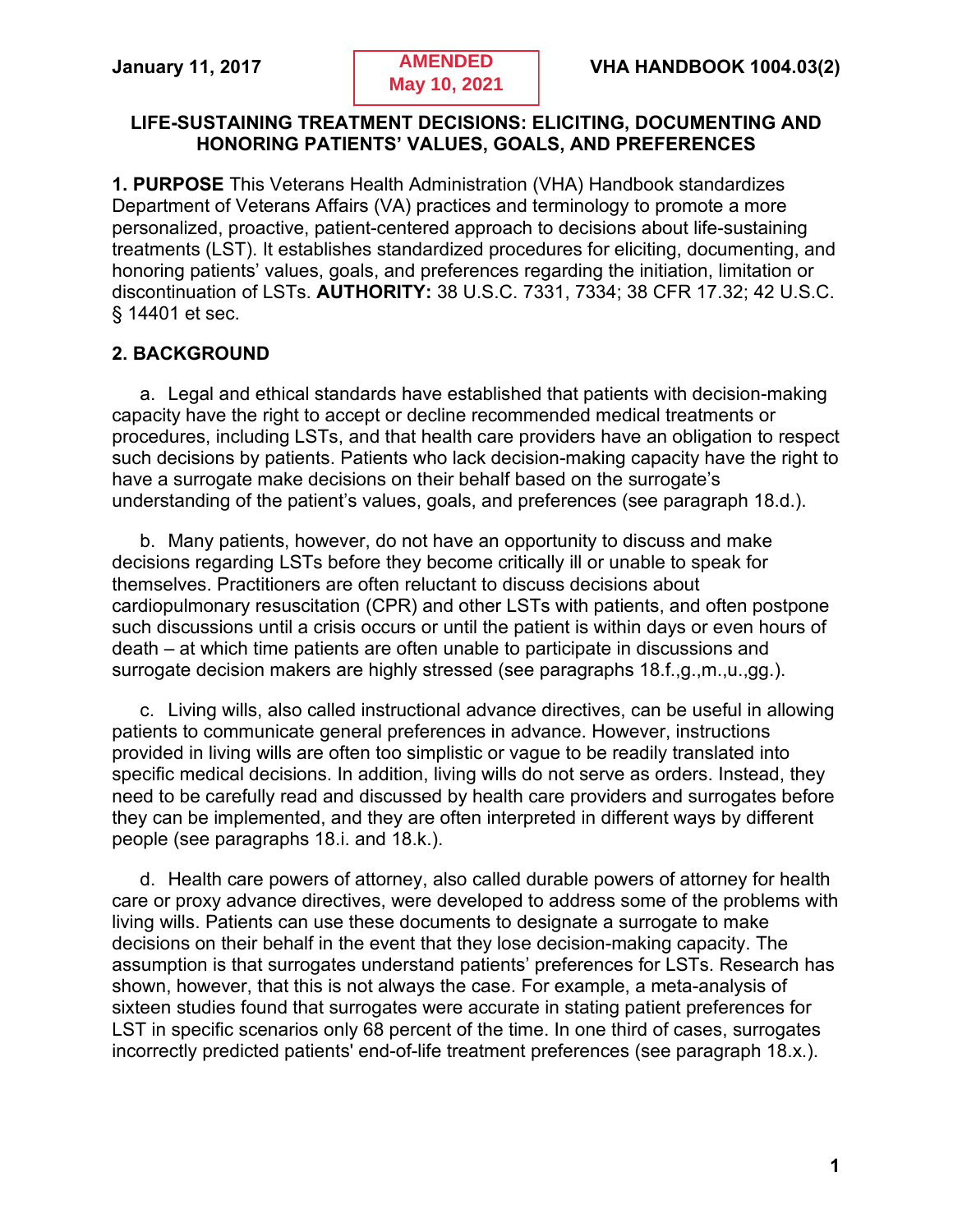e. For these reasons, advance directives alone are no longer considered sufficient for patients for whom decisions about LST need to be made, such as patients with serious life-limiting medical conditions. For such high risk patients, there is a need for an explicit discussion tailored to each individual patient (i.e., a goals of care conversation) that involves shared decision-making between the patient (or surrogate) and the health care practitioner (see paragraphs 18.a.,c.,e.,l.,o.,p.,q.,r.,w.,ff.). For these discussions to have clinical impact, they need to be translated into a plan and orders in the health record (see paragraph 18.v.). This approach is highlighted in the National Quality Forum's 2010 "Safe Practices for Better Healthcare" which recommends that "written documentation of the patient's preferences for life-sustaining treatments is prominently displayed in his or her chart" and "[o]rganization policies…should be in place and address patient preferences for life-sustaining treatment [such as mechanical ventilation, renal dialysis, chemotherapy, antibiotics, and artificial nutrition and hydration] and withholding resuscitation." (See paragraph 18.t.).

f. In a 2013 report calling for improved documentation of patients' preferences for LST, The Agency for Health Care Research and Quality observes that "Poor documentation or communication about these preferences can…lead to confusion among staff, miscommunication with families, and errors in code situations" (see paragraph 18.j.).

g. To support VHA's strategic priority of providing personalized, proactive, patientdriven care, and to ensure that the provision of LSTs is aligned with patients' values, goals, and preferences, this Handbook introduces standardized procedures for eliciting, documenting, and honoring patients' specific LST decisions. This approach reflects best practices from the literature, including proactively initiating conversations in high risk patients, discussing goals of care before discussing specific treatments, including the use of CPR (see paragraph 18.n.) and using standardized tools to document LST plans and orders. The specific procedures outlined in this policy were developed over several years with extensive input from numerous VA and non-VA subject matter experts. The tools and procedures were tested in the VHA Office of Informatics and Analytics, Human Factors Engineering Lab and pilot tested prior to the execution of this policy.

### <span id="page-4-0"></span>**3. DEFINITIONS**

a. **Advance Directive.** An advance directive is a written statement by a person who has decision-making capacity regarding preferences about future health care decisions in the event that individual becomes unable to make those decisions. Although verbal statements may also be extremely useful in determining the prior preferences of a patient who subsequently loses decision-making capacity, statements that have been committed to writing in a formal advance directive document are accorded special authority, as described in VHA Handbook 1004.02, Advance Care Planning and Management of Advance Directives. Do-not-resuscitate orders, state-authorized portable orders, or other LST orders are not advance directives. See VHA Handbook 1004.02, for more information about types of advance directives and their validity in VA. *NOTE: An advance directive is not to be used as the basis for decision making while the patient has decision-making capacity. The existence of an advance directive never*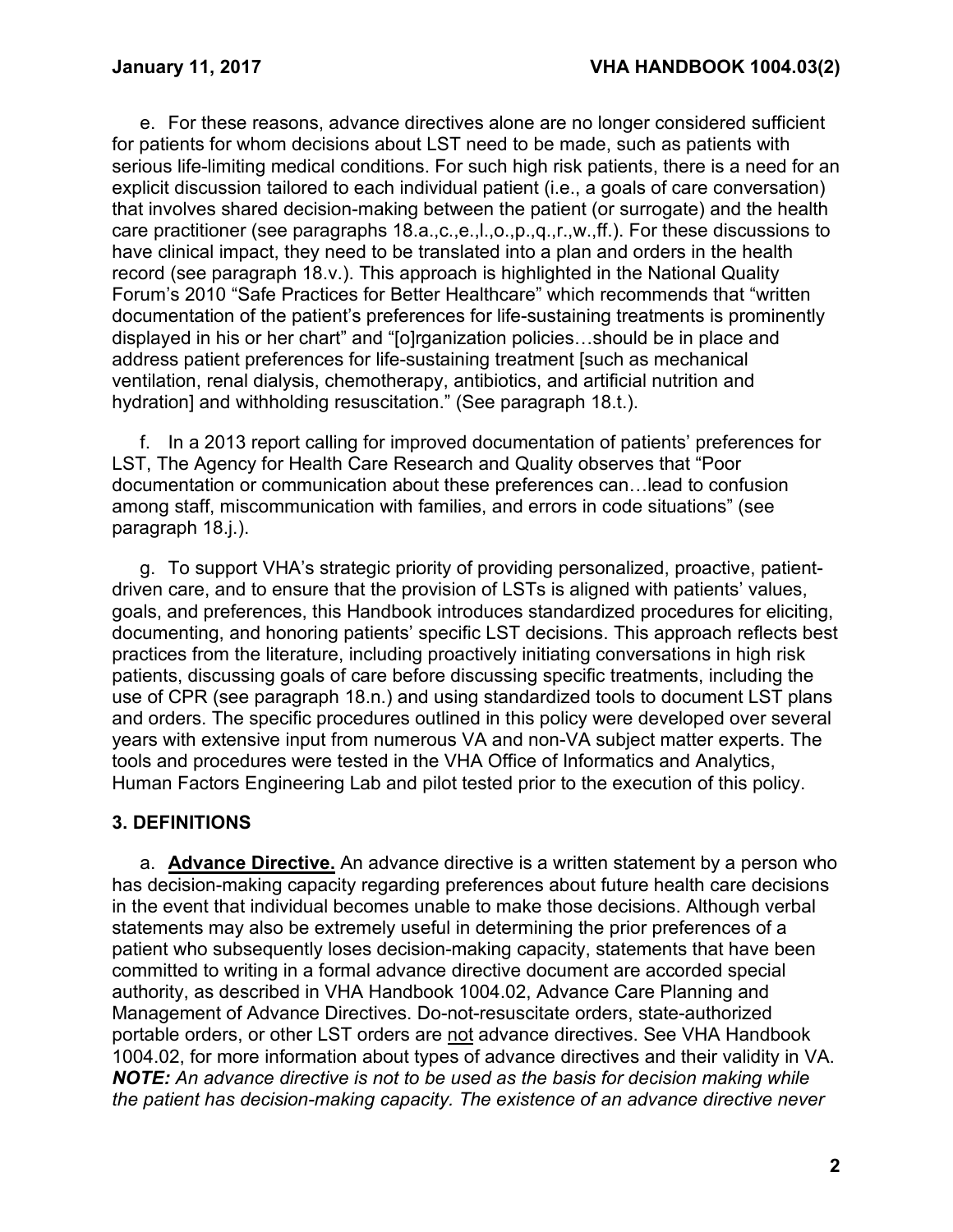*precludes the requirement to discuss treatment options with a patient who has decisionmaking capacity or the patient's surrogate if the patient lacks capacity.*

b. **Artificial Hydration.** Artificial hydration is the delivery of water or electrolyte solution by any route other than swallowing.

c. **Artificial Nutrition.** Artificial nutrition is the delivery of nutrition by any route other than swallowing.

d. **Best Interests.** Best interests is the standard to be used by surrogate decision makers to guide health care decisions when the patient's specific values and wishes are unknown. The surrogate, together with the health care team, uses this standard to determine the optimal outcomes for patients and the interventions most likely to produce them. In making that determination, the surrogate must also take into account the patient's cultural, ethnic, and religious perspectives, if known.

e. **Cardiopulmonary Resuscitation.** Cardiopulmonary resuscitation (CPR) is the use of Basic Life Support and Advanced Cardiac Life Support (see paragraph 18.b.) in an attempt to restore spontaneous circulation following cardiopulmonary arrest (i.e., the loss of airway, breathing, or circulation necessary to maintain life). CPR is an LST.

f. **Decision-Making Capacity.** Decision-making capacity is a clinical judgment about a patient's ability to make a particular type of health care decision at a particular time. In clinical practice (and law), a patient's decision-making capacity is generally presumed; however, when the patient's medical condition or observed behavior raises questions about the patient's decision-making capacity, the responsible practitioner must make an explicit determination based on an assessment of the patient's ability to do all of the following:

- (1) Understand the relevant information;
- (2) Appreciate the situation and its consequences;
- (3) Reason about treatment options; and
- (4) Communicate a choice.

*NOTE: In contrast, "competence" is a legal determination made by a court of law. See VHA Handbook 1004.01, Informed Consent for Clinical Treatments and Procedures, for information related to determination of decision-making capacity.*

g. **Do Not Attempt Resuscitation Order.** A Do Not Attempt Resuscitation Order (DNAR/DNR) is an order that establishes that CPR shall not be attempted for a patient in cardiopulmonary arrest (i.e., the loss of airway, breathing, or circulation necessary to maintain life). Patients with a DNAR/DNR order should still receive clinically appropriate emergency interventions short of CPR (for example medications, fluids, oxygen, manual removal of an airway obstruction or the Heimlich maneuver) unless otherwise specified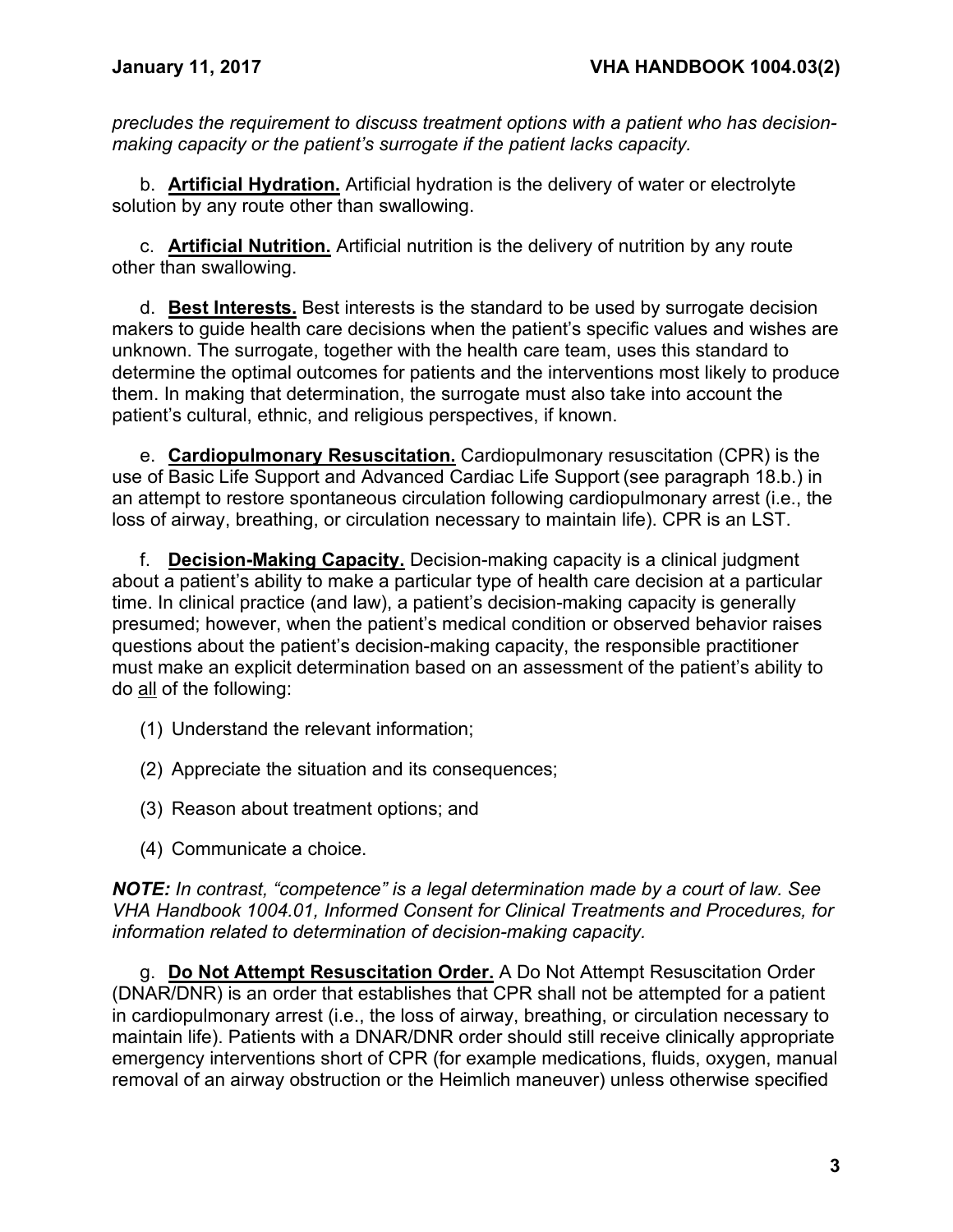in LST orders. *NOTE: The terms DNR, DNAR, No-CPR, and No Code are synonymous. DNAR/DNR orders are distinct from advance directives.*

h. **Goals of Care Conversation.** A goals of care conversation (GoCC) is a conversation between a health care practitioner and a patient or surrogate for the purpose of determining the patient's values, goals, and preferences for care, and, based on those factors, making decisions about whether to initiate, limit, or discontinue LSTs. Other health care team members may contribute to the goals of care conversation as specified in this Handbook.

i. **Health Care Agent.** A health care agent (HCA) is a person selected by the patient and named in a Durable Power of Attorney for Health Care to make health care decisions on the patient's behalf if, or when, that individual can no longer do so. In VHA, an HCA is first in the hierarchy of surrogate decision makers and is authorized to make decisions about all types of health care on the patient's behalf.

j. **High Risk Patient.** For the purposes of this policy, a high risk patient is a patient who is considered to be at high risk for a life-threatening clinical event because they have a serious life-limiting medical condition associated with a significantly shortened lifespan. High risk patients are patients about whom the practitioner would not be surprised if the patient experienced a life-threatening clinical event within the next one to two years. In addition to clinical judgment as a basis for identifying these patients, objective criteria also may also be used to make this determination.

k. **Life-Sustaining Treatment.** A life-sustaining treatment (LST) is a medical treatment that is intended to prolong the life of a patient who would be expected to die soon without the treatment (e.g., artificial nutrition and hydration, mechanical ventilation).

l. **Life-Sustaining Treatment Plan.** An LST plan is a treatment plan about LST decisions based on the patients' values and goals of care. An LST plan is distinct from an advance directive.

m. **Life-Sustaining Treatment Progress Note.** An LST progress note is a health record progress note that documents a patient's goals of care and LST plan using a nationally standardized computerized patient record system (CPRS) progress note template.

n. **Life-Sustaining Treatment Progress Note Template.** The LST Progress Note Template is a nationally standardized CPRS progress note template for documenting a patient's goals of care and LST plan.

o. **Life-Sustaining Treatment Orders.** LST orders are DNAR/DNR orders or any other orders to limit or not place limits on one or more LST.

p. **Life-Sustaining Treatment Order Set.** The LST Order Set is a nationally standardized CPRS order set for documenting orders to limit or not place limits on one or more LST. Orders documented in the LST Order Set will not expire or automatically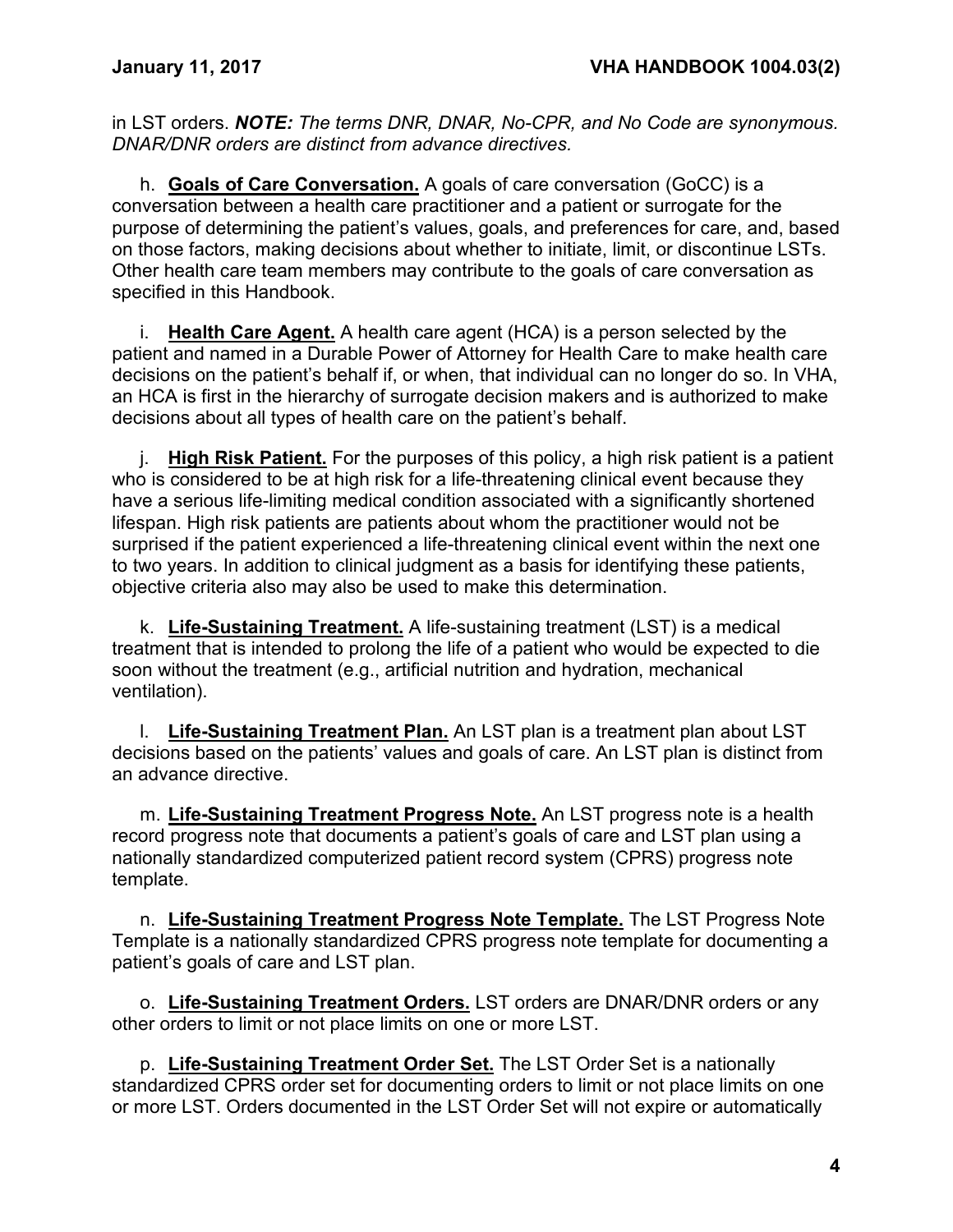discontinue based upon dates, timeframes, or patient movements (e.g., admission, discharge, transfer) but will remain in effect unless they are modified based on a revised LST plan.

q. **Mechanical Ventilation.** For the purposes of this policy, the term "mechanical ventilation" refers to an invasive or non-invasive method to mechanically assist or replace spontaneous breathing, e.g., through the use of a ventilator attached to an endotracheal or tracheostomy tube, or the use of ventilatory support, such as continuous positive air pressure (C-PAP) or bilevel positive airway pressure (BiPAP) ventilation.

r. **Practitioner.** For the purposes of this policy, a "practitioner" is:

(1) An attending physician, nurse practitioner (NP), clinical nurse specialist (CNS), certified nurse-midwife (CNM), certified registered nurse anesthetist (CRNA), or other licensed independent practitioner (LIP) who is privileged to write LST plans and LST orders, including DNAR/DNR orders;

(2) A physician assistant or non-privileged NP, CNS, CM, or CRNA whose scope of practice agreement explicitly authorizes them to write LST plans and LST orders, including DNAR/DNR orders; and

*(3)* A resident who has been delegated by a supervising practitioner (who is privileged to write LST plans and LST orders, including DNAR/DNR orders, or whose scope of practive explicitly authorizes them to write LST plans and LST orders, including DNAR/DNR orders) to conduct GoCCs and write LST plans and LST orders, including DNAR/DNR orders. *NOTE: For the purpose of this Handbook, the term "resident" includes individuals in their first year of training, who are sometimes referred to as "interns," and individuals in approved subspecialty graduate medical education programs, who are also referred to as "fellows."*

s. **State-Authorized Portable Orders.** State-authorized portable orders (SAPO) are specialized forms or identifiers (e.g., DNAR/DNR bracelets or necklaces), authorized and governed by state law, that translate a patient's preferences with regard to specific LST decisions into portable medical orders. SAPO are designed to be easily recognizable and understood by first responders and other health care personnel and to physically travel with the patient whenever the patient is transported to or from a health care facility. Examples of SAPO forms include: Oregon's Physician Orders for Life-Sustaining Treatment [POLST], West Virginia's Physician Orders for Scope of Treatment [POST], New York's Medical Orders for Life Sustaining Treatment [MOLST]), and out-of-hospital DNAR/DNR orders (e.g., New York State's Out-of-Hospital DNR order form). The law of the state that authorizes the SAPO dictates the types of health care providers who may write these orders within the state. See VHA Handbook 1004.04. Portable orders that are endorsed by state medical societies, but not authorized by state law, are not state-authorized portable orders.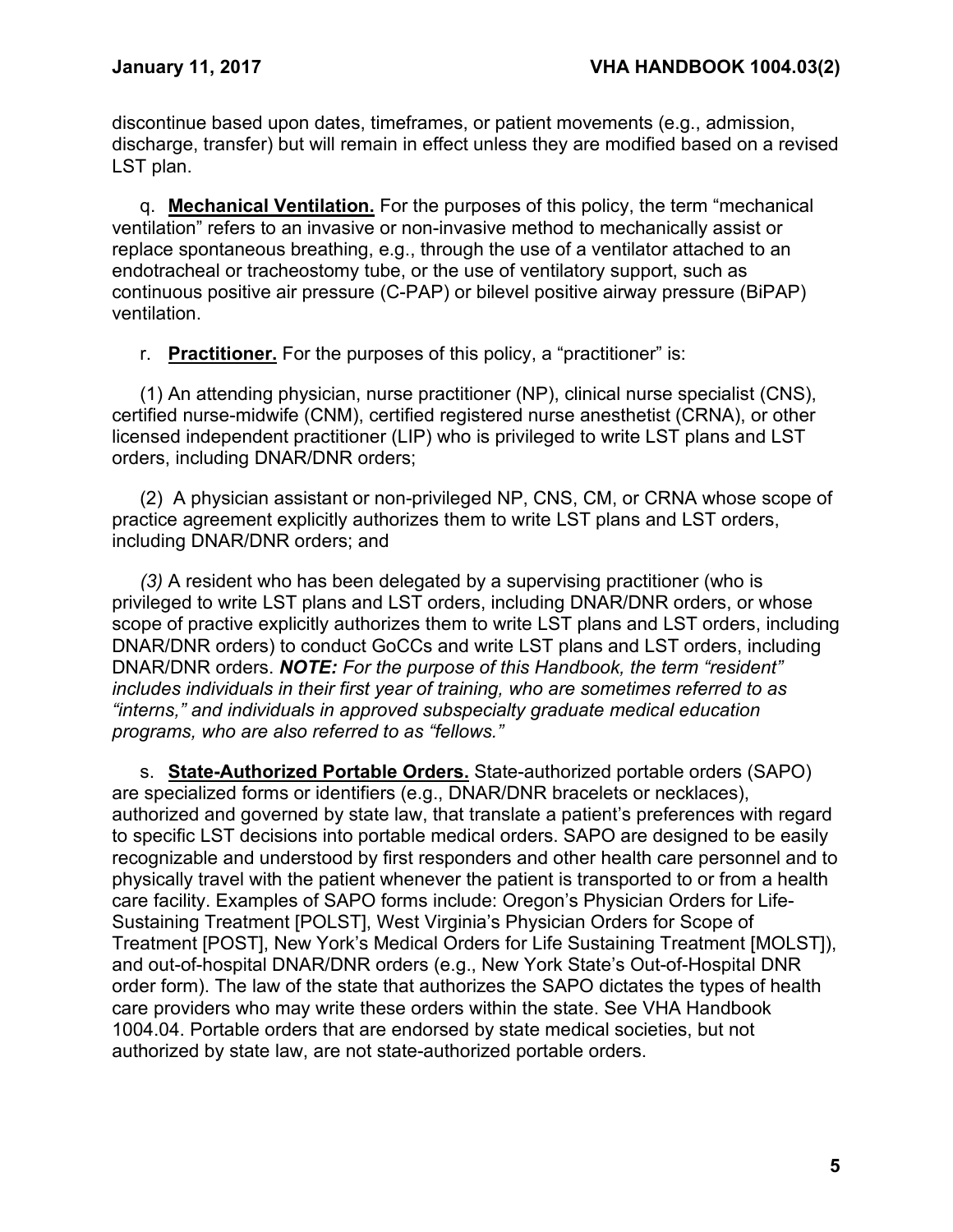t. **Substituted Judgment.** Substituted judgment is the standard to be used by surrogate decision makers who have specific knowledge of the patient's values and wishes pertaining to health care choices. This standard requires that the surrogate decide based on what the patient would have wanted if the patient were capable of expressing those preferences. That decision may not necessarily coincide with what the surrogate and health care team otherwise would consider optimal for the patient.

u. **Surrogate Decision Maker.** Surrogate decision maker (surrogate) refers to an individual or decision-making process authorized under VHA policy to make health care decisions on behalf of a patient who lacks decision-making capacity. See VHA Handbook 1004.01 for information about surrogate selection, priority, and the surrogate's role in health care decision making.

<span id="page-8-0"></span>**4. SCOPE** This Handbook standardizes VA practices and terminology to promote a more personalized, proactive, patient-centered approach to decisions about LST. It establishes standardized procedures for eliciting, documenting, and honoring patient preferences. The Handbook also explains the prohibition on assisted suicide and euthanasia in VA, and establishes guidance on naturally administered nutrition and hydration, conflict resolution, and conscientious objection.

# <span id="page-8-1"></span>**5. INITIATING GOALS OF CARE CONVERSATIONS**

a. **Responsibility for the Goals of Care Conversation.** GoCCs are the responsibility of the practitioner.

(1) Health care teams are to determine the team members responsible for identifying patients appropriate for a goals of care conversation. Health care teams are also to determine the team members responsible for identifying the patient's surrogate decision-maker, managing documents reflecting the patient's wishes, preparing patients (or surrogates) for goals of care conversations, and discussing with patients (or surrogates) the patient's goals of care. See paragraph 9.d. for documentation requirements related to these responsibilities. Shared decision-making about LSTs is the responsibility of the entire team however, confirming the LST plan, obtaining informed consent, and documenting LST orders are the responsibility of practitioners who are authorized to write LST orders whether the goals of care conversation was initiated by the practitioner or others on the team.

b. **Triggering Events.** See paragraph 7 for alternate requirements for patients admitted to the ICU.

(1) In emergency situations when immediate medical care is necessary to preserve the patient's life or avert serious impairment to the patient's health, and the practitioner determines that delaying medical care in order to conduct a GoCC with the patient or patient's surrogate would increase the hazard to the life or health of the patient, the practitioner should defer the GoCC until the earliest opportunity after the patient has been stabilized.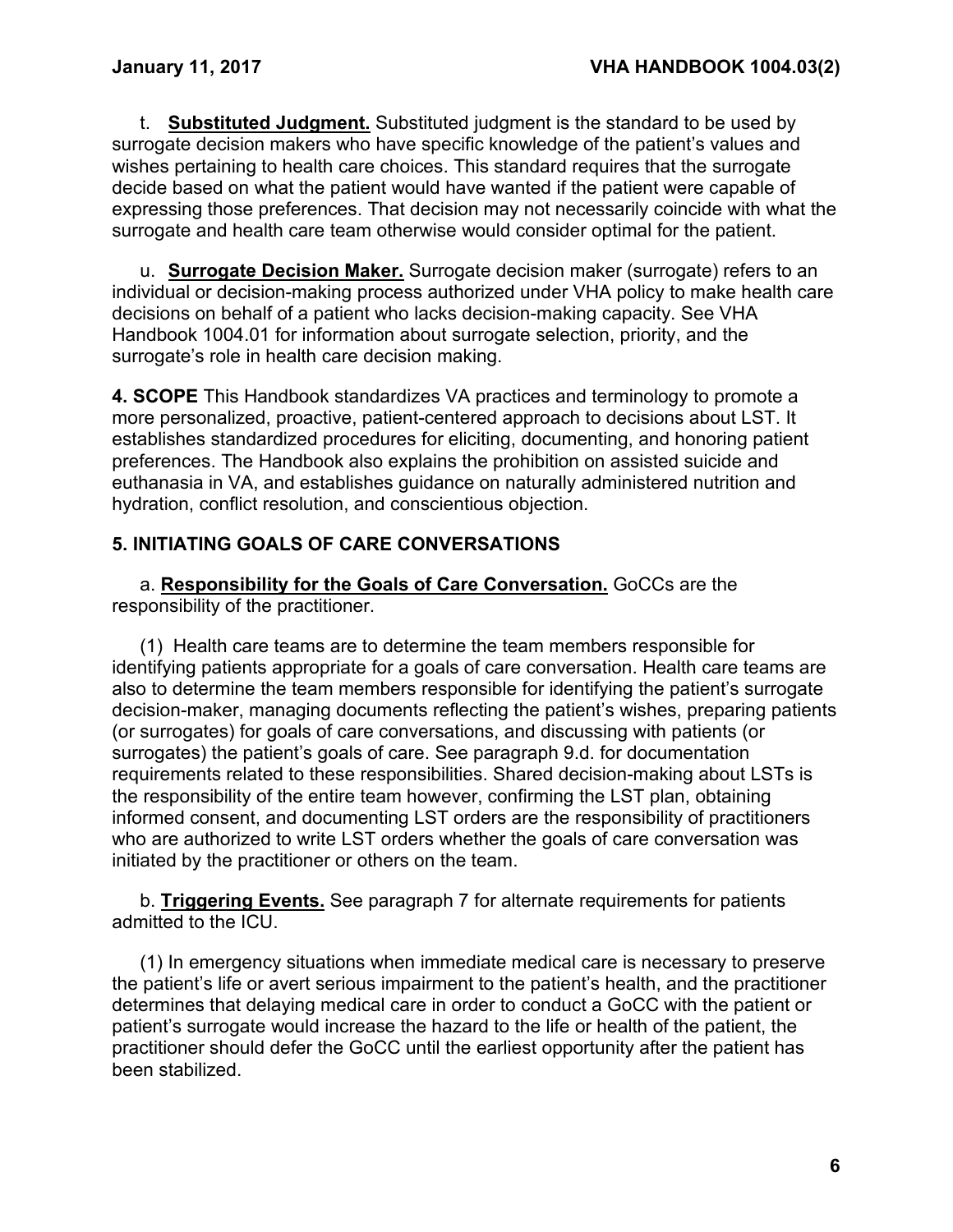(2) Practitioners who are qualified to write LST orders are required to initiate and document a GoCC with the patient (or surrogate) within a timeframe that meets the patient's clinical needs. This includes initiating and documenting a GoCC under the following circumstances and when otherwise clinically appropriate:

(a) Triggering events for high risk patients without active LST orders and/or LST progress notes.

1. After admission to a VA community living center (e.g., within 7 days);

2. At a primary care visit (including home based primary care) e.g., within 6 months after the patient comes under the care of the primary care practitioner as a high risk patient, or at the earliest opportunity if the patient has an expected survival of 6 months or less;

3. After a new palliative care consultation (e.g., within 72 hours for inpatients and by the second visit for outpatients);

4. Prior to referral or following admission (e.g., within 24 hours) to VA or non-VA hospice; *NOTE: GoCCs are not required for patients who are receiving non-VA care and are referred for non-VA hospice paid for by VA.* 

5. Prior to initiating or discontinuing a treatment intended to prolong the patient's life when the patient would be expected to die soon without the treatment; or

6. After admission to a VA acute care hospital (e.g., within 24 hours, or, if not feasible to do so within that time frame, at the earliest opportunity and not more than 72 hours after admission). See paragraph 7 for alternate requirements for patients admitted to the intensive care unit (ICU). *NOTE: Goals of care conversations are not required for patients admitted under observation under VHA Directive 1036, Standards for Observation in VA Medical Facilities.*

(b) Triggering events for patients with active LST orders and/or LST progress notes.

1. If there is evidence that the orders no longer represent the patient's preferences; or

2. Prior to a procedure involving general anesthesia, initiation of hemodialysis, cardiac catheterization, electrophysiology studies or any procedure that poses a high risk of serious arrhythmia or cardiopulmonary arrest. *NOTE: A patient's LST orders must not be automatically suspended (see paragraph 11.a.(3) for more information).*

(c) Triggering events for all patients. See paragraph 7 for alternate requirements for patients admitted to the ICU:

1. Prior to writing DNAR/DNR orders or other orders to limit LST, including SAPO;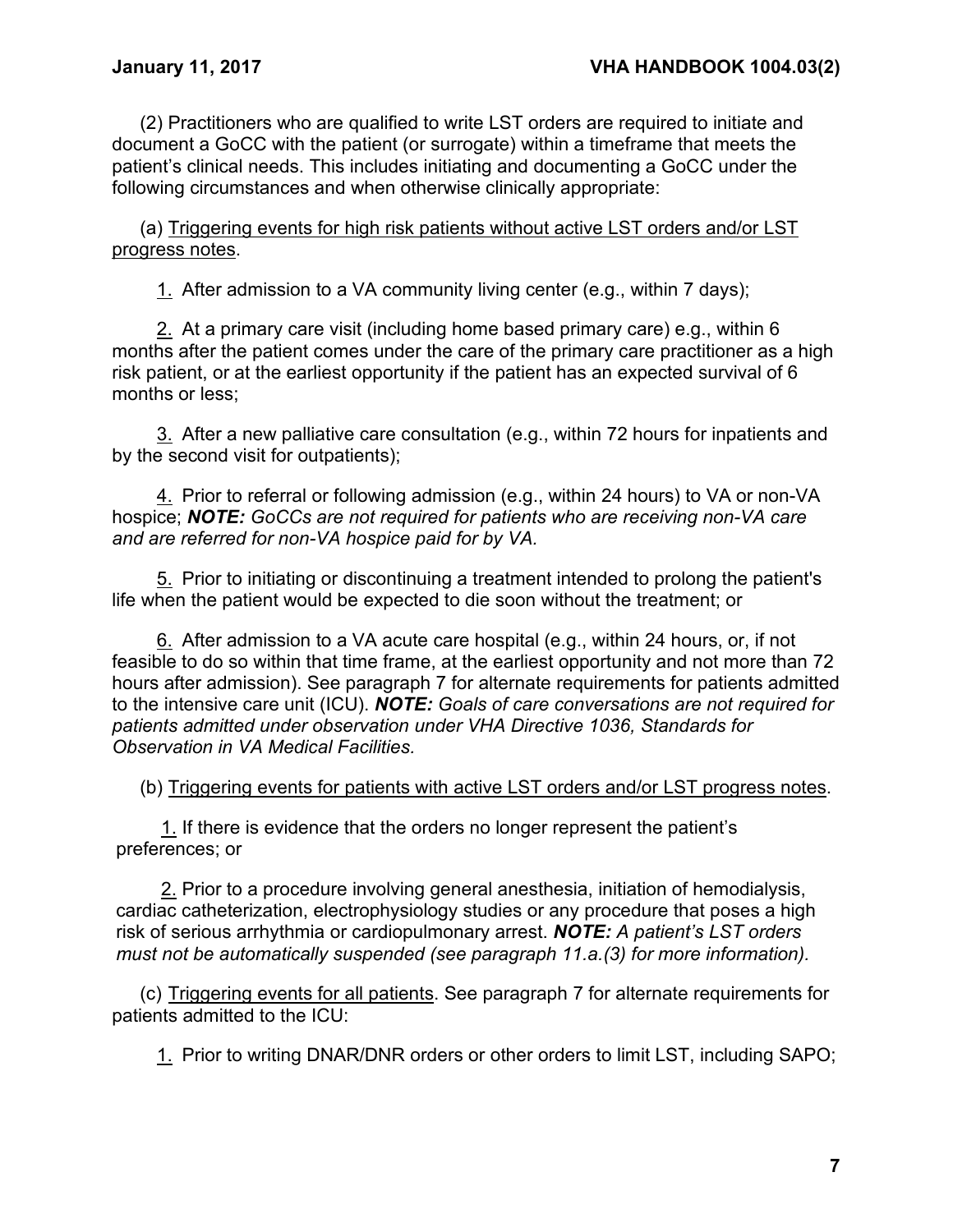2. At any patient encounter when the patient (or surrogate) expresses a desire to make decisions about limiting or not limiting LSTs in the patient's current treatment plan; or

3. At any patient encounter when the patient (or surrogate) presents with SAPO for LST, unless the patient already has LST orders in CPRS that are consistent with the SAPO. See paragraphs 8.b. and 8.e. for more information related to SAPO.

(3) If a GoCC is indicated but the patient or surrogate chooses to defer the conversation or chooses not to make decisions about LSTs, or the practitioner determines that delay is clinically indicated, the practitioner must document this in the progress note for the encounter. Documentation in the encounter note does not discharge the obligation to re-initiate the GoCC when the patient (or surrogate) is ready.

c. **Preparing for a Goals of Care Conversation.** In preparation for a GoCC, the practitioner must:

(1) If the patient's decision-making capacity is in question, perform (or obtain) and document a clinical assessment of decision-making capacity.

(a) If the patient lacks decision-making capacity, identify the surrogate decision maker. Pursuant to 38 CFR 17.32, the order of surrogate priority in VA is:

1. Health Care Agent.

2. Legal Guardian or Special Guardian.

3. Next of kin. The next of kin is a relative, 18 years or older, in the following order of priority: spouse; child; parent; sibling; grandparent; grandchild.

4. Close friend.

(b) If the patient lacks capacity and has no surrogate decision maker, the practitioner may either request the District Chief Counsel's assistance to obtain a special guardian for health care to serve in this role or follow the process for multidisciplinary committee review outlined in paragraph 8.

(2) Review the health record, including active advance directive(s), state-authorized portable orders, and LST notes and orders available in the record or presented by the patient or surrogate. If an LST progress note documenting an LST plan is located by searching another facility's electronic health record through remote data, the provider must confirm the LST plan with the patient or surrogate prior to writing a corresponding LST progress note and orders in the patient's local electronic health record.

(3) Through review of the health record and relevant discussion with recent health care providers, compile the key diagnosis and prognosis information needed to present to the patient or surrogate to enable accurate discussions and well-informed decision making. Ensure that the patient or surrogate has been informed about the patient's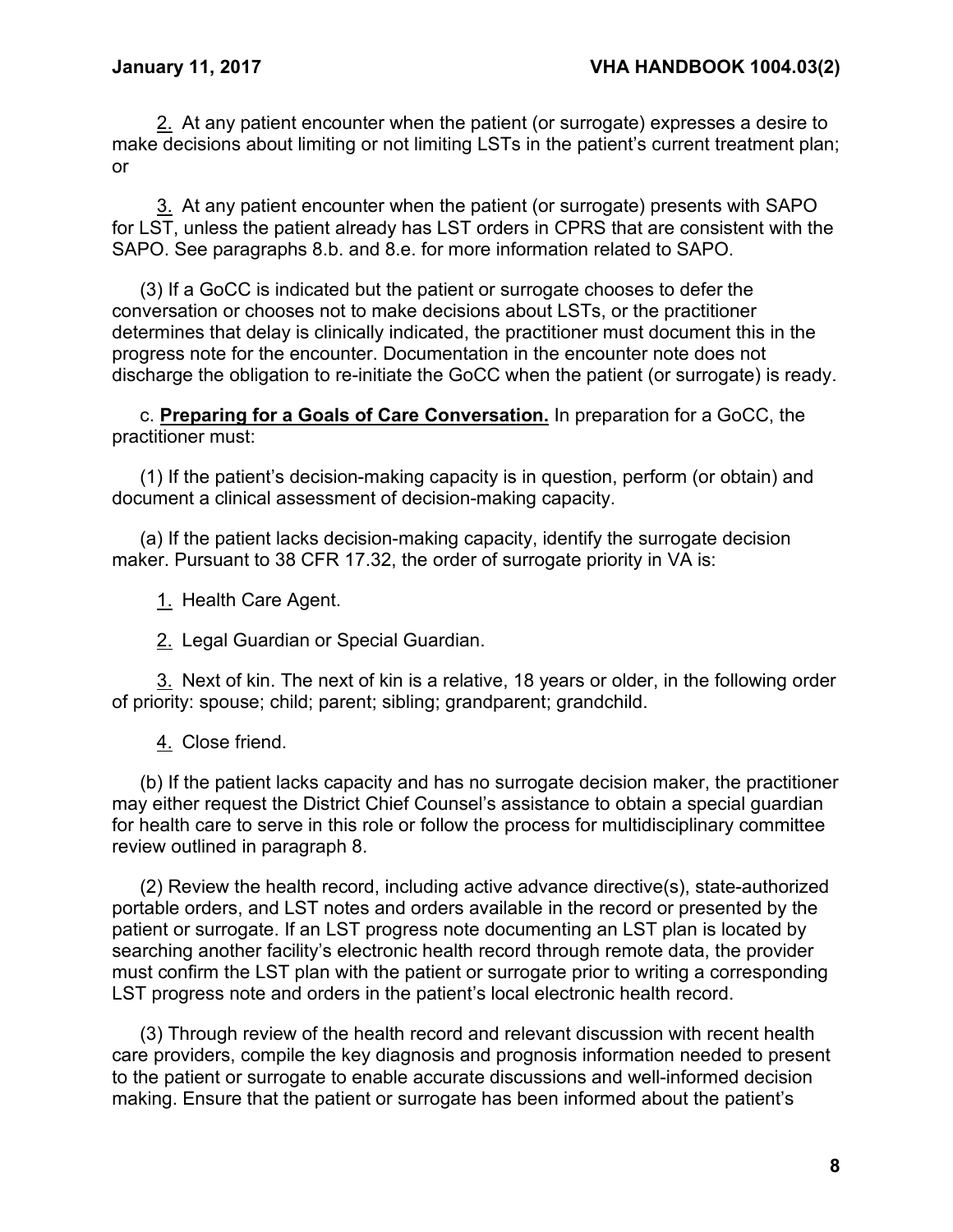diagnosis and prognosis in advance of the goals of care conversation, whenever possible. When time and circumstances do not permit conveying such information in advance, the diagnosis and prognosis information is to be conveyed during the goals of care conversation.

## d. **Participants in the Goals of Care Conversation.**

(1) In addition to the practitioner leading the conversation, required participants include:

(a) The patient, if the patient has decision-making capacity;

(b) The surrogate, if the patient lacks decision-making capacity; and

(c) Core treatment team members as determined by the practitioner, if the patient lacks decision-making capacity and has no surrogate who is willing and available to serve. *NOTE: Procedures for establishing an LST plan for a patient who lacks decisionmaking capacity and has no surrogate are specified in paragraph 8.*

(2) Others may attend at the invitation of or with the permission of the patient (or surrogate). It is often helpful for surrogates to participate when the patient has capacity and agrees to have the surrogate present.

(3) If it is impractical for participants to attend in person, the GoCC may be conducted over the telephone or through video conference.

<span id="page-11-0"></span>**6. ELEMENTS OF A GOALS OF CARE CONVERSATION** GoCCs with patients or surrogates might take place over more than one visit and include more than one member of the health care team. The GoCC must address elements noted in paragraphs 6.a. through 6.e.

a. When talking to the patient, identify the individual(s) who would be legally authorized under VA policy to serve as the surrogate decision maker should the patient lose decision-making capacity. If the patient prefers a different person to serve as their surrogate, refer the patient for assistance in completing a Durable Power of Attorney for Health Care. See VHA Handbook 1004.02 for procedures to assist patients in completing advance directives.

b. Ensure that the patient or surrogate has sufficient understanding of the patient's condition (e.g., diagnosis, prognosis) to make informed decisions about LST.

c. When talking to the patient's surrogate, ensure the surrogate understands their responsibility to make decisions using substituted judgment (see paragraph 3.u.), unless the patient's preferences are unknown, in which case they are to make decisions based on the patient's best interests (see paragraph 3.d.).

d. Elicit the patient's goals of care, to serve as a foundation for treatment decision making.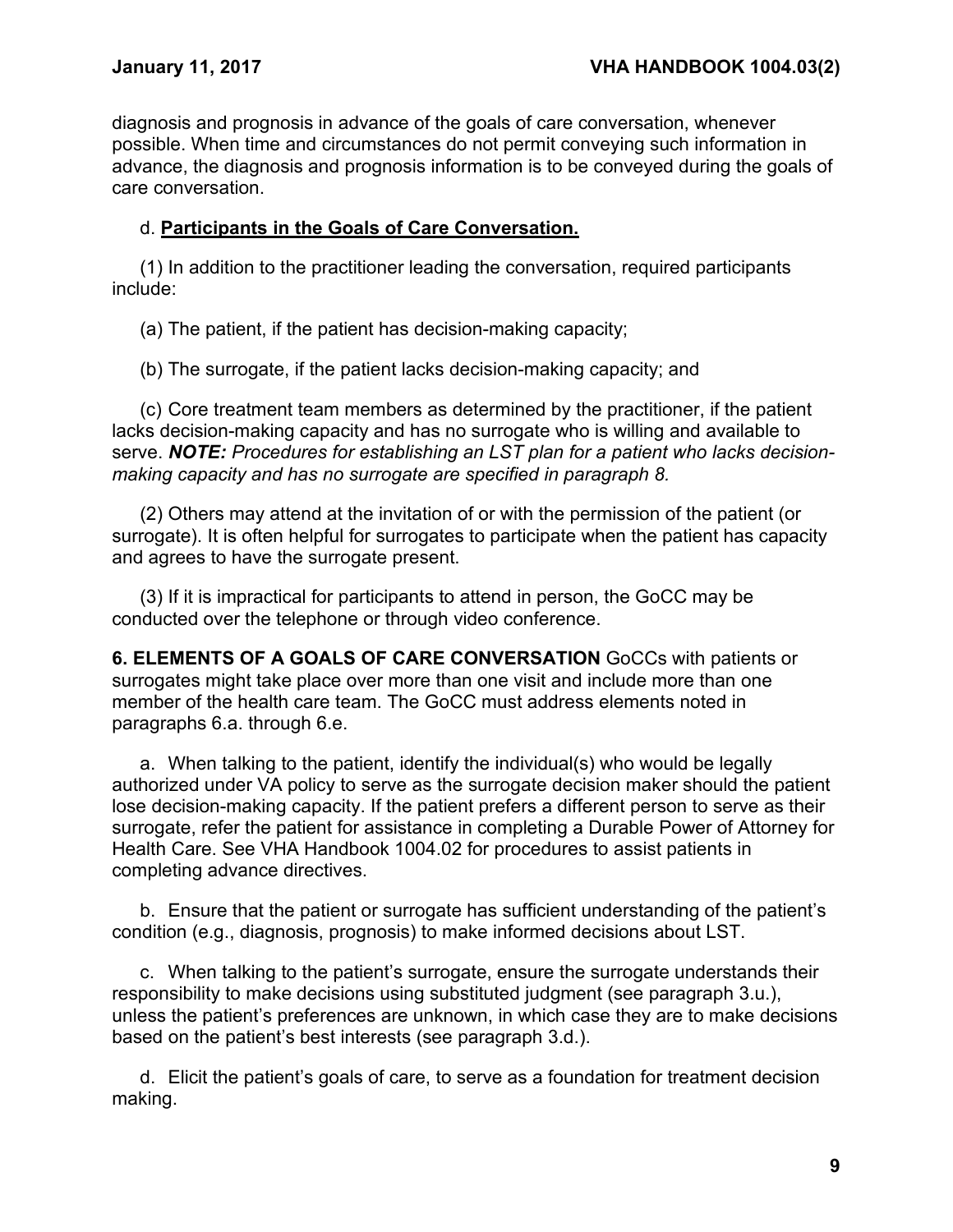e. Establish a plan for the use of life-sustaining treatments. This includes a plan for whether CPR will be attempted in the event of cardiopulmonary arrest, and may include a plan for the use of other LSTs in circumstances other than cardiopulmonary arrest.

(1) Practitioners are not required to discuss LSTs that are not relevant to the patient's care.

(2) Obtain oral consent for the LST plan. Practitioners may not write orders to limit LSTs without the oral consent of the patient (or surrogate) (see paragraph 8 for information on obtaining approval for LST plans for patients who lack decision-making capacity and have no surrogate).*NOTE: The practitioner must document the patient's goals of care and LST plan using the standardized progress note template entitled "Life-Sustaining Treatment, per paragraph 9."*

<span id="page-12-0"></span>**7. LIFE SUSTAINING TREATMENT DECISION MAKING IN THE INTENSIVE CARE UNIT (ICU)** The practitioner is responsible for initiating the conversation regarding life sustaining treatment. .

a. If the patient's decision-making capacity is in question, perform (or obtain) and document a clinical assessment of decision-making capacity.

b. If the patient lacks decision-making capacity, identify the authorized surrogate decision maker and ensure that up-to-date contact information is documented. If the patient lacks capacity and has no surrogate decision maker, the practitioner may either request the District Chief Counsel's assistance to obtain a special guardian for health care to serve in this role or follow the process for multidisciplinary committee review outlined in paragraph 8.

c. For critically ill patients without active LST orders, the ICU team will:

(1) With the patient (or surrogate), review documents reflecting the patient's wishes (e.g., advance directive, SAPO), if any.

(2) With the patient (or surrogate), discuss the patient's goals of care and, based on the patient's goals, establish a treatment plan that includes whether CPR will be attempted in the event of cardiopulmonary arrest, and may include a plan for the use of other LSTs in circumstances other than cardiopulmonary arrest.

(3) Obtain oral consent for the LST plan. Practitioners may not write orders to limit LSTs without the oral consent of the patient (or surrogate). See paragraph 8 for information about obtaining approval for LST plans for patients who lack decisionmaking capacity and have no surrogate. If a patient who lacks decision-making capacity and has no surrogate presents to VA with SAPO and immediate medical care is necessary to preserve the patient's life or avert serious impairment of the patient's health, the practitioner must act in accordance with the Veteran's SAPO, unless there is a reason to doubt the SAPO's validity. The specific procedures related to SAPO are outlined in VHA Handbook 1004.04.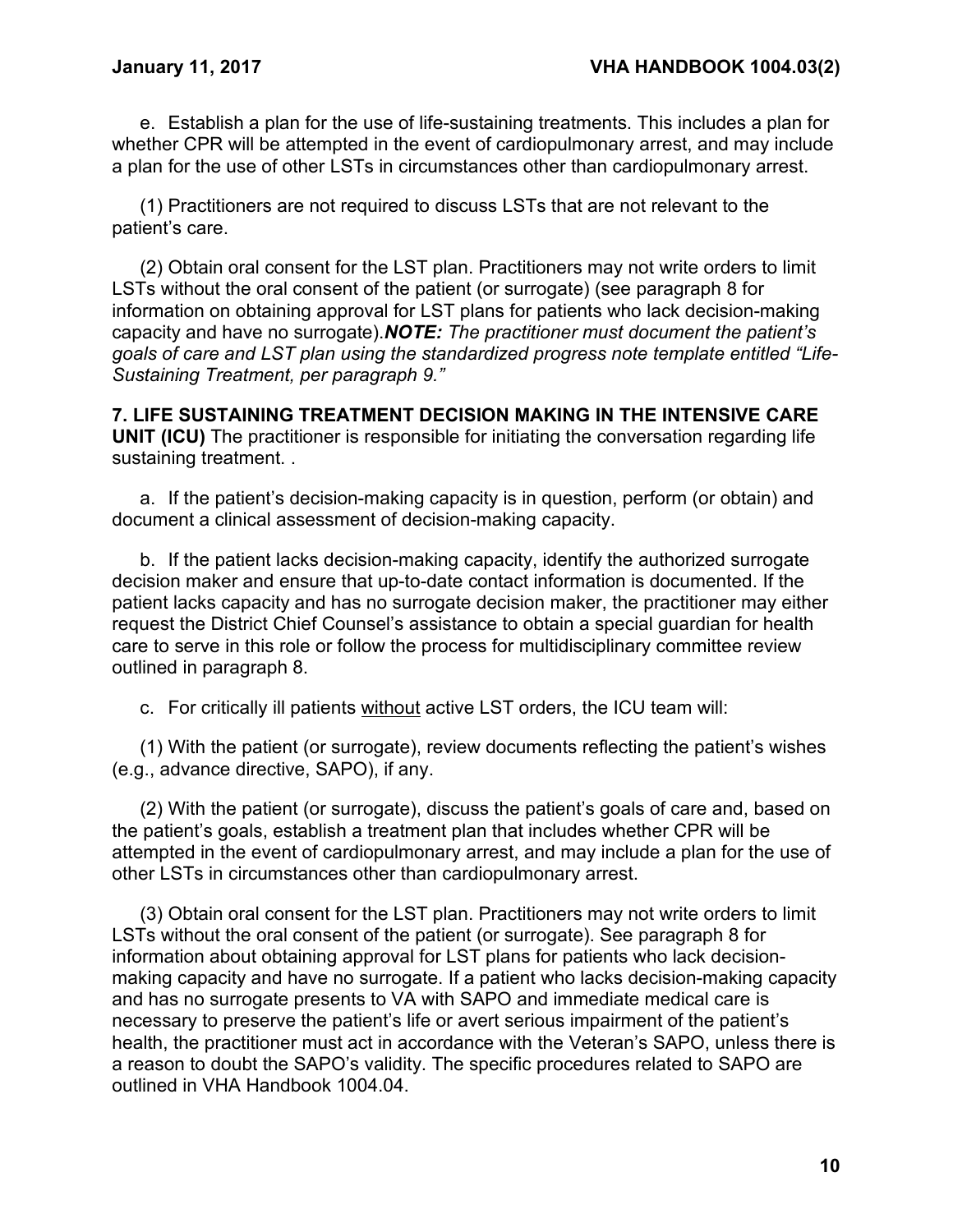(4) Document the patient's goals of care and LST plan in the LST Progress Note Template and Order Set. *NOTE: The percentage of patients admitted to ICU who have care preferences documented within 48 hours is endorsed by the National Quality Forum as a measure of quality (NQF #1626) (see paragraph 18.s.).*

d. For critically ill patients with active LST orders, the ICU team will:

(1) Confirm with the patient (or surrogate) that the LST plan and orders are consistent with the patient's goals of care, review surrogate designation, and honor the LST orders.

(2) Document the conversation in an addendum to the LST Progress Note or in a new LST Progress Note, including any changes to the LST plan, discontinue any obsolete LST orders, and write new LST orders, as needed.

e. The ICU team will provide the patient and/or family with chaplain and/or social work support as needed or requested.

f. When there are significant changes in the patient's status, the ICU team will communicate with the patient, family and/or surrogate regarding the patient's medical status, prognosis, goals of care, and treatment plan. A family conference will be offered, as needed (e.g., within 5 days of ICU admission), for those patients whose anticipated length of stay is prolonged.

### <span id="page-13-0"></span>**8. ESTABLISHING, REVISING AND DOCUMENTING LIFE-SUSTAINING TREATMENT PLANS FOR PATIENTS WHO LACK DECISION-MAKING CAPACITY AND HAVE NO SURROGATE**

a. If the patient lacks decision-making capacity and has no surrogate, the practitioner must either request the District Chief Counsel's assistance to obtain a special guardian for health care to serve as the patient's surrogate or follow the multidisciplinary committee review process below to establish or revise the patient's LST plan and orders.

b. If a patient who lacks decision-making capacity and lacks a surrogate has no active LST orders and presents to VA with SAPO, the practitioner must write an LST progress note and orders in accordance with the SAPO unless there is a reason to doubt the SAPO's validity. For these patients, the practitioner must then initiate a consult to the multidisciplinary committee (as described in 8.e. below) within 24 hours. If, during the multidisciplinary committee review process the patient experiences an emergency, treatment will be based on the documented orders reflecting the SAPO. The specific procedures related to SAPO are outlined in VHA Handbook 1004.04.

c. In an emergency situation, when a patient who lacks decision-making capacity and lacks a surrogate and has no active LST orders presents without SAPO, the practitioner may initiate life saving treatment and initiate a consult to the multidisciplinary committee within 24 hours.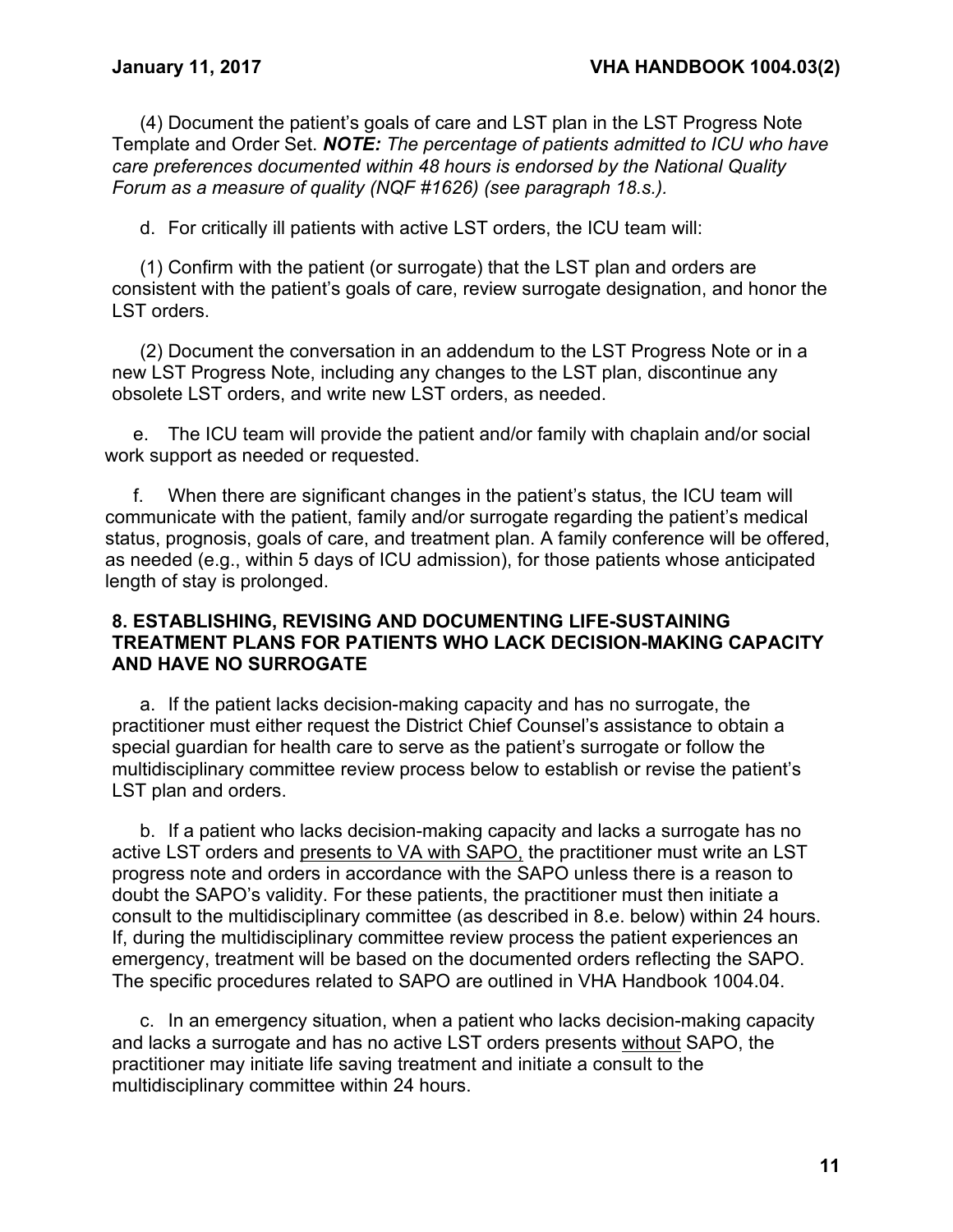d. To develop a proposed new or revised LST plan and initiate the multidisciplinary committee review process for a patient who lacks decision-making capacity and lacks a surrogate, the practitioner must:

(1) Review, discuss, and clarify the patient's medical condition, including diagnosis and prognosis, with the patient's core treatment team members as determined by the practitioner.

(2) With the health care team, collect and discuss available information about the patient in an effort to understand the patient's values, goals, preferences and life plans (e.g., review the health record, interview patient's providers including the Patient Aligned Care Team or others who knew the patient before the loss of decision-making capacity).

(3) Identify appropriate goals of care based on the team's understanding of the patient's medical condition, prognosis, values, preferences and life plans.

(4) Based on a discussion with the health care team, the practitioner must propose a specific LST plan based on consideration of the patient's known wishes, or, if these are not known, the patient's best interests (see paragraph 3 for definitions) and, to the extent possible, explain the nature and purpose of the proposed plan to the patient.

(5) Submit the proposed LST plan for review by the multidisciplinary committee appointed by the medical facility Director (as described in paragraph 8.e.) by documenting the recommendations in the patient's chart and following local procedures for requesting a review. Except as noted in paragraph 8.b., (in an emergency situation or when the patient who lacks decision-making capacity and has no surrogate presents with a valid SAPO) no LST orders may be written until the review is complete.

e. The multidisciplinary committee, appointed by the medical facility Director, must consider the procedural and ethical validity of the recommended LST plan for the patient who lacks decision-making capacity and has no surrogate. The multidisciplinary committee must:

(1) Be comprised of three or more different disciplines. *NOTE: The local Ethics Consultation Service, IntegratedEthics Council, subcommittee of the IntegratedEthics Council, or an independent standing or ad hoc group may serve this function*.

(2) Include at least one member of the facility's Ethics Consultation Service.

(3) Not include members of the primary treatment team.

(4) Function as the patient's advocate by determining whether the proposed LST plan is consistent with the patient's wishes or in the patient's best interests.

(5) Review the information provided by the practitioner and collect additional information, if needed, including remote electronic health record data, if available (e.g., VistA web, Remote Data view).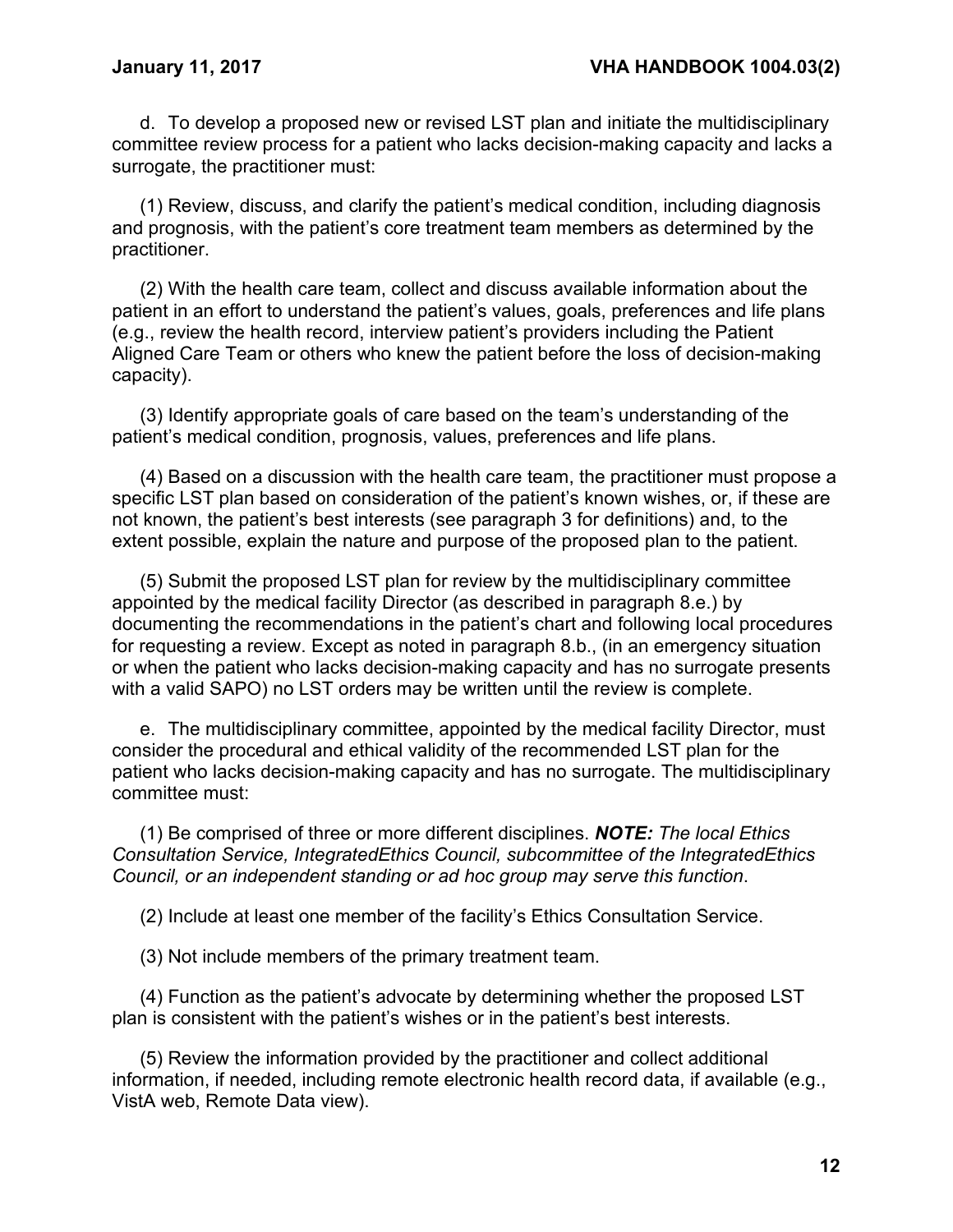(6) Base its recommendations on substituted judgment or, if the patient's values and preferences are unknown, on the patient's best interests.

f. If the proposed LST plan does not include any limitations on LST, and the multidisciplinary committee determines that the proposed LST plan is consistent with the patient's wishes or best interests, the committee must within 48 hours, or as soon as reasonably possible if over a weekend or holiday and in a timeframe that meets the clinical needs of the patient, document its findings and recommendations in the patient's chart and follow local procedures to notify the practitioner.

g. If the proposed LST plan includes limitations on LST or the multidisciplinary committee determines that the proposed LST plan is not consistent with the patient's wishes or best interests, the committee must, within 48 hours, or as soon as reasonably possible if over a weekend or holiday and in a timeframe that meets the clinical needs of the patient, communicate its findings and recommendation in CPRS and follow local procedures to notify the facility Chief of Staff and practitioner that the committee has completed its review and the associated documentation is available in the patient's record.

h. If the proposed LST plan includes limitations on LST, the Chief of Staff must approve or disapprove the committee's recommendation about the proposed LST orders, in writing, as follows:

(1) If the Chief of Staff does not accept the multidisciplinary committee's recommendation, the Chief of Staff must request review by the District Chief Counsel and consultation from the National Center for Ethics in Health Care. Based on these discussions, the Chief of Staff must concur or non-concur with the proposed LST plan, and document the concurrence or non-concurrence in the patient's electronic health record (e.g., in an addendum to the multidisciplinary committee's note).

(2) After reviewing the record, the medical facility Director may concur with the proposed LST plan, or request further review by the District Chief Counsel and, if appropriate, the National Center for Ethics in Health Care.

(3) The medical facility Director, Chief of Staff, or designee must document the final decision by adding an addendum to the multidisciplinary committee's note.

h. The practitioner must complete the LST progress note and orders to implement the LST plan, per results of the review process.

### <span id="page-15-0"></span>**9. DOCUMENTING PATIENTS' GOALS OF CARE AND LIFE-SUSTAINING TREATMENT PLANS**

a. **Life-Sustaining Treatment Progress Note/Template.** The practitioner must document the patient's goals of care and LST plan using the standardized progress note template entitled "Life-Sustaining Treatment."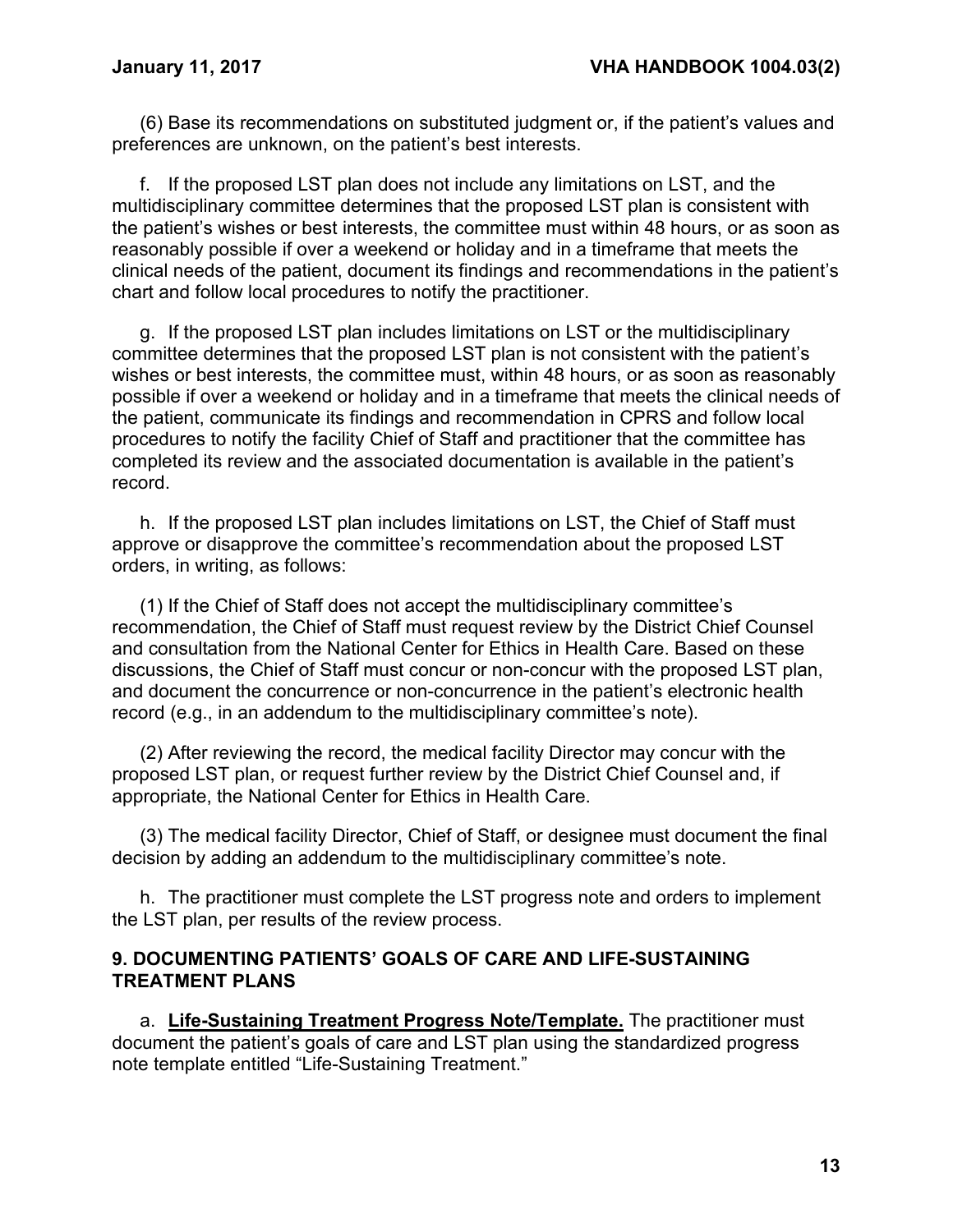b. **Documenting Informed Consent.** The Life-Sustaining Treatment Progress Note is sufficient to document the patient's (or surrogate's) oral informed consent to the LST plan. The practitioner may not require the patient to sign a consent form authorizing the LST plan. However, regardless of whether the patient has an LST plan, the informed consent requirements described in Handbook 1004.01, Informed Consent for Clinical Treatments and Procedures, must still be met prior to initiating specific treatments and procedures authorized by the plan (e.g., signature consent must be obtained before initiating dialysis).

c. **Documentation when GoCC are Delegated.** Supervising practitioners who are privileged to conduct GoCCs and write LST plans and LST orders or whose scope of practice explicitly authorizes them to conduct GoCCs and write LST plans and LST orders may delegate all or part of the GoCC to a resident.

(1) The delegated resident must, at minimum, document the name of the delegating practitioner in the LST progress note.

(2) The delegating practitioner must document review of the LST plan within 24 hours (or 72 hours in a Community Living Center, outpatient setting, or Home-Based Primary Care setting) and document as follows, based on concurrence or nonconcurrence:

(a) If the delegating practitioner concurs with the plan, the delegating practitioner may document concurrence either by writing an addendum to the LST progress note or by co-signing the LST progress note, as determined by the local facility. *NOTE: LST progress notes awaiting co-signature are viewable on the Progress Notes tab immediately, but will not appear in the Postings section of the Cover Sheet until the cosignature is entered*.

(b) If the delegating practitioner does not concur with the plan, the delegating practitioner must co-sign the note (or sign the note as an additional signer) and place an addendum indicating non-concurrence. Then, the delegating practitioner or designee must, based on discussion with the patient (or surrogate), write a new LST progress note or document changes to the LST plan in an addendum**,** and write new LST orders.

d. **Documentation by Other Team Members of Information Pertinent to the Goals of Care Conversation.** When a team member without the authority to write LST progress notes and orders has a discussion intended to support the GoCC, appropriate documentation of the information depends on whether or not the patient has an existing LST progress note:

(1) When no LST progress note is in the patient's chart and information pertinent to the goals of care conversation (i.e., identification of the patient's surrogate, goals of care, or treatment preferences) is discussed with the patient or surrogate*,* the team member must document this information in a locally-developed progress note designed to capture this discussion. To ensure that the note is easily accessible to the practitioner who will later complete the GoCC and write LST progress notes and orders, the note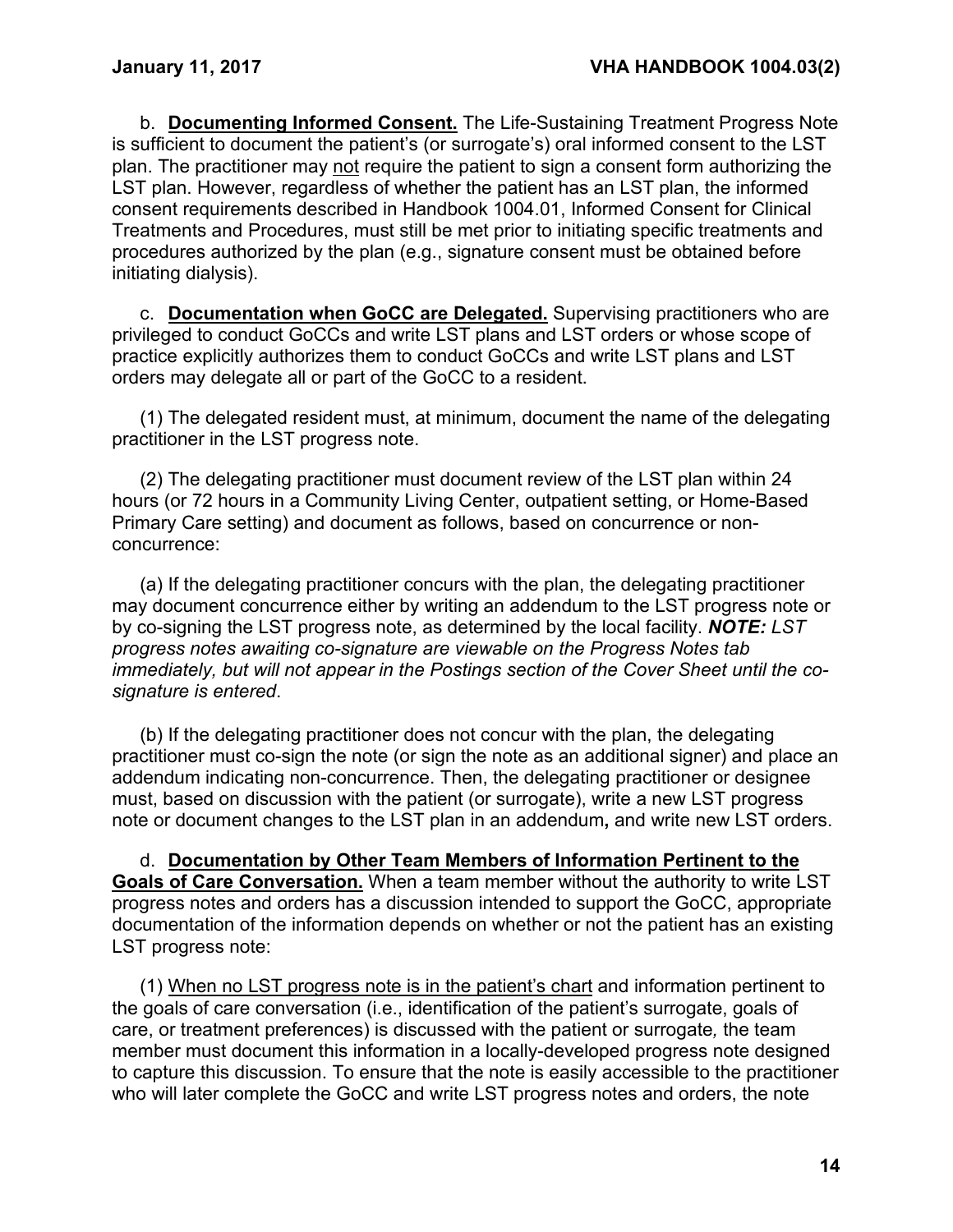title may be linked to CWAD and associated with the national standard note title: "Goals & Preferences to Inform Life-Sustaining Treatment Plan."

(2) When an LST progress note is in the patient's chart and the team member has a discussion with either the patient or the surrogate indicating that the patient's goals or preferences have changed, the team member must document the information in an addendum to the LST progress note, if authorized, and add the practitioner in charge of the patient's care as an additional signer. If the team member is not authorized to make an addendum to the LST progress note, the team member must document the information in an appropriate, local progress note, and add the practitioner in charge of the patient's care as an additional signer. To ensure that the note is easily accessible to the practitioner who will later complete the GoCC and write LST progress notes and orders, the note title may be linked to CWAD and associated with the national standard note title: "Goals & Preferences to Inform Life-Sustaining Treatment Plan." *NOTE: Per VHA Handbook 1907.01, signing as an "additional signer" indicates receipt of the information, not concurrence with the contents of the note.*

(3) In urgent situations, in addition to documenting information in the electronic health record, the team member should speak directly to the practitioner in charge of the patient's care about the information provided.

e. **Patients Who Lack Decision-Making Capacity and Have No Surrogate.** See paragraph 8 for additional documentation requirements related to establishing or revising LST plans through the multidisciplinary committee review process.

f. **Notification of Primary Care Team.** For patients who have an assigned VA primary care team, the patient's primary care team must be made aware of the patient's LST orders. *NOTE: Notification can be accomplished by listing the primary care team contact as an "additional signer" on the progress note, or according to facility procedures for notification of the primary care team.*

g. **A Copy of the LST Progress Note Must be Offered to the Patient (or Surrogate) Whenever LST Orders are Written.** For inpatients for whom new LST orders have been written during the admission, a copy of the LST progress note must be offered at the time of discharge. The progress note is offered to the patient (or surrogate) for informational purposes about their VA LST plan.

### <span id="page-17-0"></span>**10. MODIFYING A LIFE-SUSTAINING TREATMENT PLAN**

a. The LST plan remains in effect until the patient (or surrogate if the patient does not have decision making capacity) chooses to modify or revoke the plan by communicating the change to their VA practitioner either orally or in writing.

b. The patient's surrogate may modify or revoke the LST plan except if the change would be clearly inconsistent with the patient's values, goals, and preferences (see paragraphs 15.d. through 15.k.).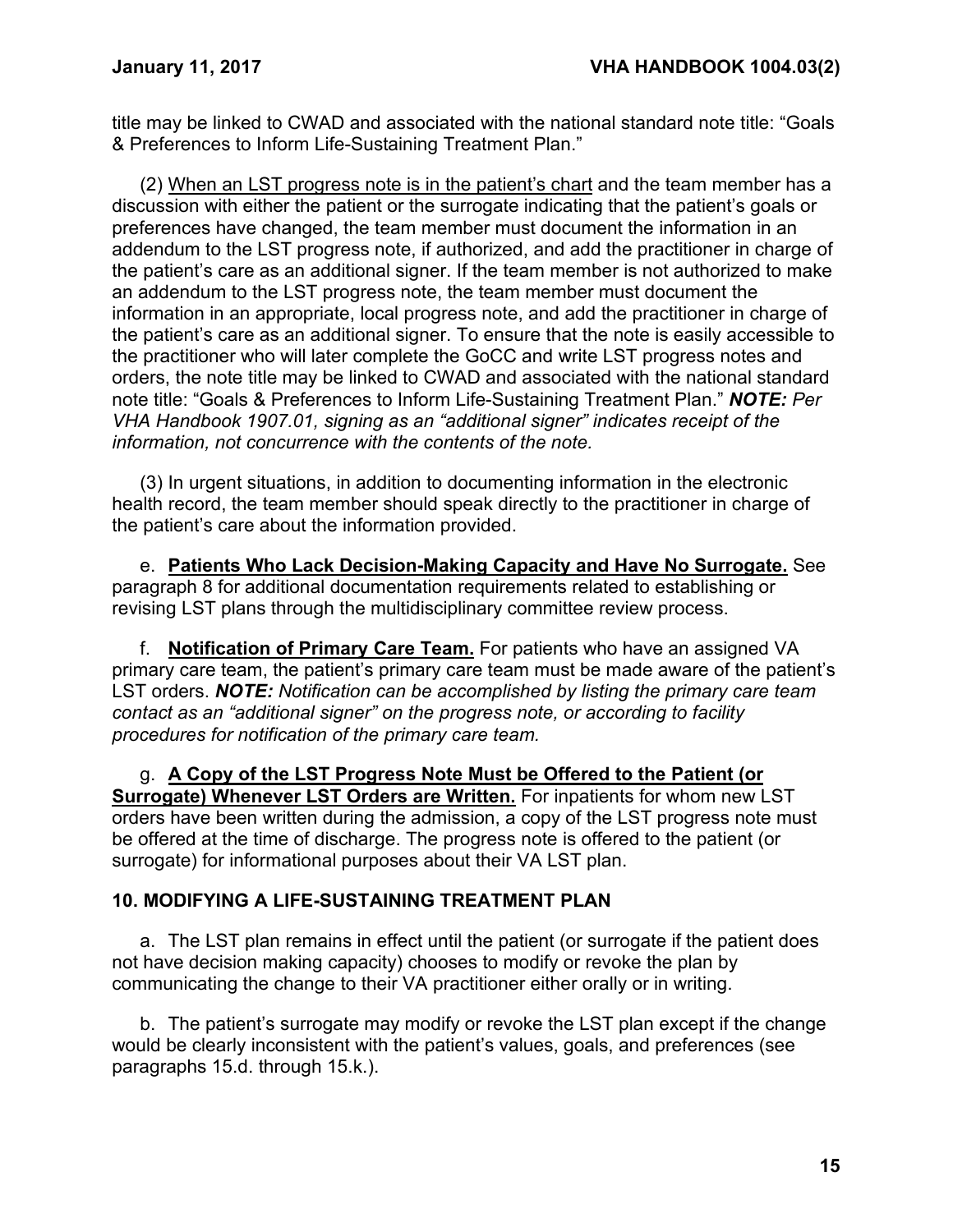c. If the patient (or surrogate) decides to modify or revoke the LST plan, including documentation of different LST preferences or a different surrogate in a new advance directive, the practitioner must write an addendum to the LST progress note (or write a new LST progress note) and write new LST orders, as appropriate.

d. For patients who have an assigned VA primary care team, the patient's primary care team must be notified of any change to the patient's LST plan. *NOTE: Notification can be accomplished by listing the primary care team contact as an "additional signer" on the progress note, or according to facility procedures for notification of the primary care team.*

e. A copy of the new or modified LST progress note must be offered to the patient (or surrogate). The progress note is offered to the patient (or surrogate) for informational purposes about their VA LST plan.

### <span id="page-18-0"></span>**11. LIFE-SUSTAINING TREATMENT ORDERS**

### **e. Orders to Implement an LST Plan.**

(1) To enter DNAR/DNR orders and all other LST orders, the practitioner must use the nationally standardized Life-Sustaining Treatment Order Set.

(2) Life-Sustaining Treatment orders do not automatically discontinue or expire based upon dates, timeframes, or patient movements (e.g., admission, discharge, transfer). Modification of the nationally standardized Life-Sustaining Treatment Order Set is not permitted.

(3) DNAR/DNR orders must not be automatically suspended prior to procedures that involve general anesthesia, initiation of hemodialysis, cardiac catheterization, electrophysiology studies or any procedures that pose a high risk of cardiopulmonary arrest. For any proposed exception to a DNAR/DNR order for a specific procedure, the practitioner must obtain oral consent from the patient or surrogate and write orders in CPRS to specify the procedure during which CPR should be attempted in the event of a cardiopulmonary arrest.

(4) As indicated in VHA Handbook 1004.04, the practitioner must offer the patient (or surrogate) state-authorized portable orders to translate a patient's LST plan into orders that will be honored in the community.

f. **Orders to Initiate a New LST.** Orders to initiate an LST are written separately from the Life-Sustaining Treatment Order Set, according to local protocols.

g. **Orders to Discontinue an LST.** Orders to discontinue an LST that the patient is currently receiving are written separately from the Life-Sustaining Treatment Order Set, according to local protocols.

### <span id="page-18-1"></span>**12. HONORING PATIENTS' PREFERENCES REGARDING LIFE-SUSTAINING TREATMENTS**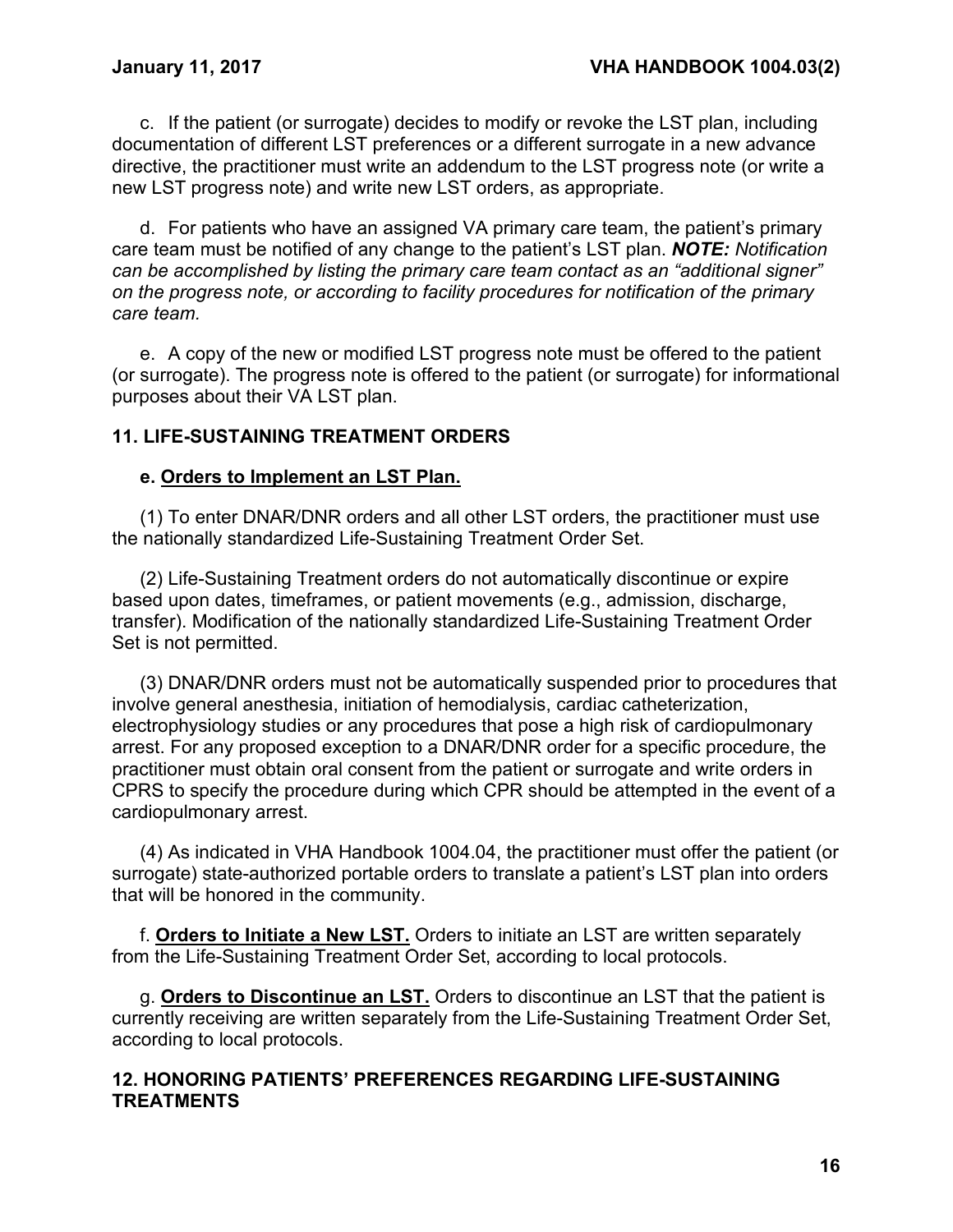a. **Decisions about Whether to Initiate an LST in Circumstances Other Than Cardiopulmonary Arrest.** When a patient has a clinical indication for a life sustaining treatment, the practitioner must determine whether the patient has an active LST plan and orders prior to initiating the treatment. *NOTE: Decisions about CPR are addressed in paragraph 12.c*.

(1) If the patient has active LST orders, the practitioner must determine if the patient's LST plan and orders preclude the use of the LST in question in the patient's current circumstances.

(a) If the patient's LST plan and orders do not preclude the use of the LST in the patient's current circumstances, the practitioner must obtain informed consent as specified in VHA Handbook 1004.01 prior to initiating the LST, unless the conditions required for an emergency exception are met. (See VHA Handbook 1004.01 and VHA Handbook 1004.04).

(b) If the patient's LST plan and orders preclude the use of the LST in the patient's current circumstances, the practitioner must honor the LST plan and orders and not initiate the LST even in case of a medical emergency, unless there is evidence that the orders no longer represent the patient's preferences. If the orders no longer represent the patient's preferences, the practitioner must modify the patient's current LST plan as described in paragraph 10.

(2) If the patient does not have active LST orders, the practitioner must:

(a) Initiate and document a GoCC as described in paragraphs 5-7 and 9.

(b) Obtain informed consent as specified in VHA Handbook 1004.01 prior to initiating the LST, unless the conditions required for an emergency exception are met.

(3) If the decision is made to initiate an LST (other than CPR), the practitioner must write orders separate from the Life-Sustaining Treatment Order Set, according to local protocols.

(4) If the decision is made not to initiate the LST (other than CPR), the practitioner must:

(a) Offer supportive and palliative services, whether provided by the primary practitioner or palliative specialist, to ensure the patient's comfort and support of the patient's family. Services provided to ensure the patient's comfort do not include assisted suicide or euthanasia (see paragraph 13).

(b) Write orders for supportive and palliative services separate from the Life-Sustaining Treatment Order Set, according to local protocols.

#### **b. Decisions about Whether to Discontinue an LST in Circumstances Other than Cardiopulmonary Arrest.**

(1) If the patient or surrogate expresses a desire to discontinue an LST that the patient is currently receiving, the practitioner must either conduct a new GoCC and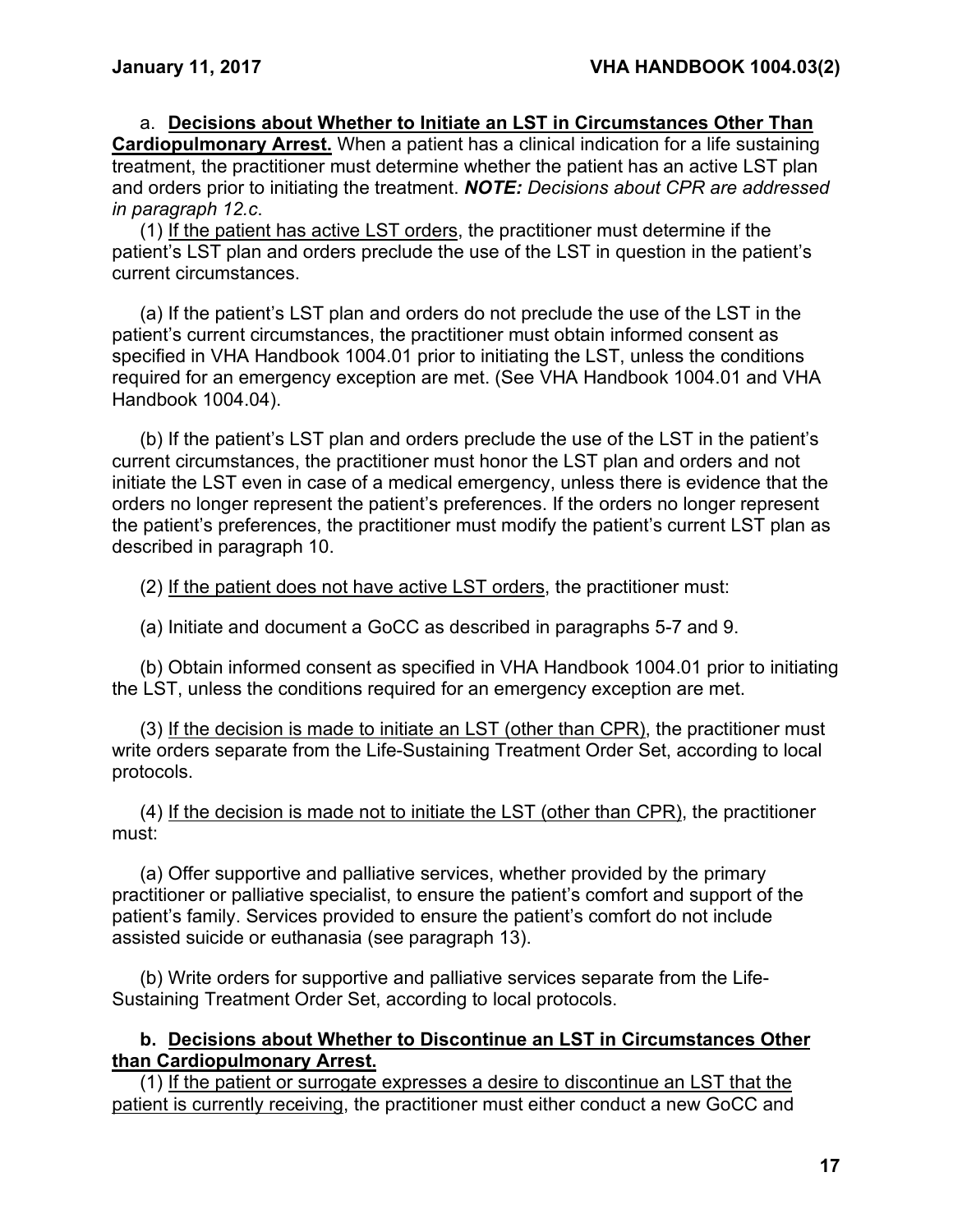document the resulting LST plan in a new LST progress note, or confirm that the decision to discontinue the LST is consistent with the patient's goals and preferences and document the new plan in an addendum to the existing LST progress note and in new LST orders.

(2) If it is discovered that the patient has an active LST plan and orders that preclude the use of an LST that the patient is currently receiving, the practitioner must discuss the LST plan with the patient or the surrogate, if the patient lacks decision-making capacity, and either honor the LST plan and orders by discontinuing the LST or, if the orders no longer represent the patient's preferences, modify the LST plan and orders as described in paragraph 10.

(3) If the decision is made to discontinue the life-sustaining treatment, the practitioner must:

(a) Write orders to discontinue the LST separately from the Life-Sustaining Treatment Order Set, according to local protocols.

(b) Offer supportive and palliative services, whether provided by the primary practitioner or palliative specialist, to ensure the patient's comfort and support of the patient's family. Services provided to ensure the patient's comfort do not include assisted suicide or euthanasia (see paragraph 13).

(c) Write orders for supportive and palliative services separately from the Life-Sustaining Treatment Order Set, according to local protocols.

### c. **Decisions about CPR.**

(1) CPR must be attempted on every patient who sustains a cardiopulmonary arrest, except when:

(a) A DNAR/DNR order is documented in CPRS; or

(b) The patient has valid state-authorized portable orders (SAPO) for DNAR/DNR (see VHA Handbook 1004.04); or

(c) The patient has given unequivocal verbal instructions not to use CPR; or

(d) During the emergency code response, the clinical judgment of the physician or resuscitation team lead determines that initiation or continuation of resuscitative efforts would be ineffective at restoring cardiopulmonary function to a level of viability or that continued efforts would have no chance of producing the patient's goals of care; or

(e) A qualified practitioner has pronounced the patient dead; or

(f) The patient manifests rigor mortis, dependent livedo, or other obvious signs of death.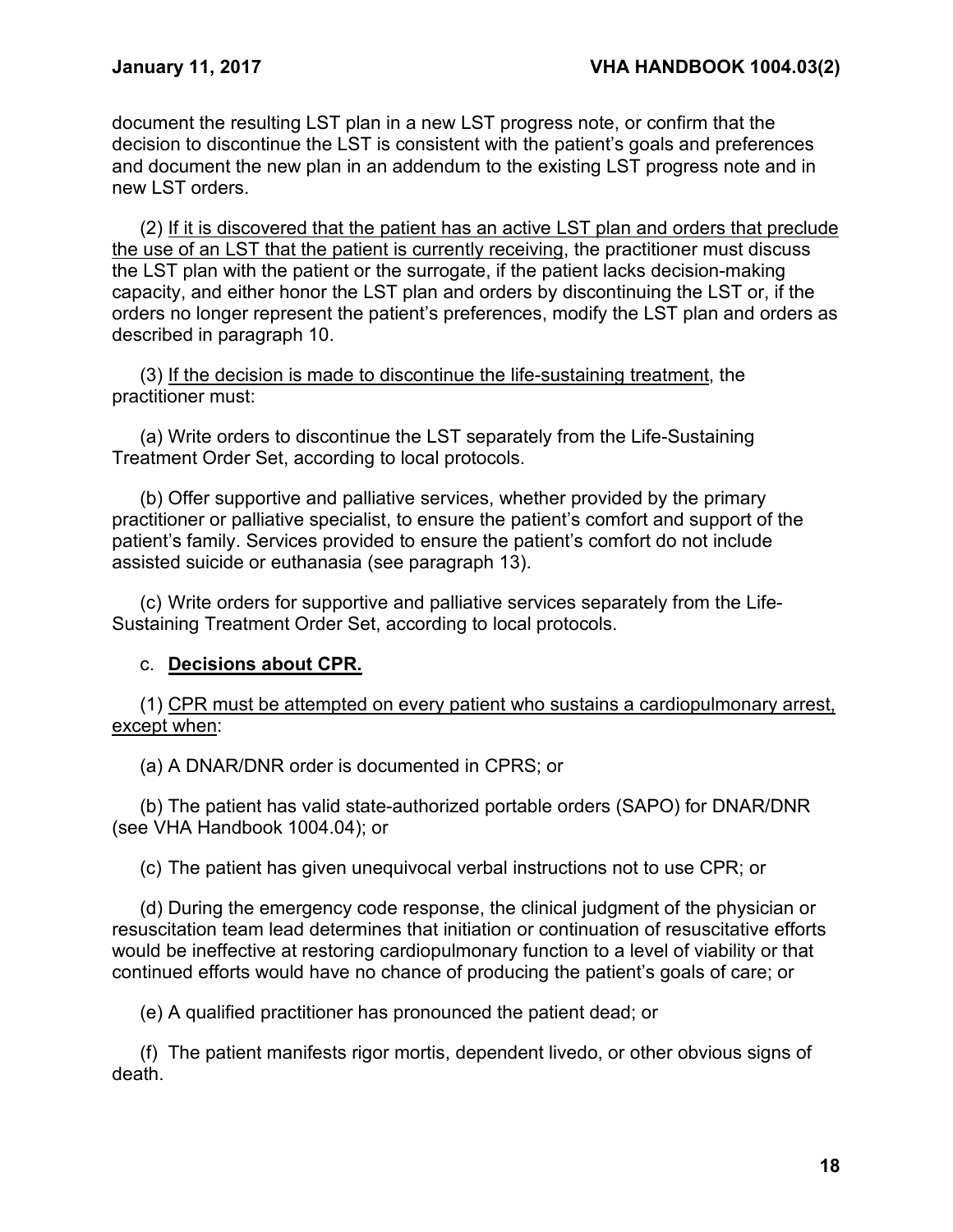(2) If a patient is found in cardiopulmonary arrest, and the patient's LST orders include a DNAR/DNR order:

(a) CPR must not be initiated and the resuscitation team must not be summoned.

(b) If CPR is initiated before it is known that the patient has a DNAR/DNR order, such efforts must be terminated as soon as the team becomes aware of the DNAR/DNR order.

<span id="page-21-0"></span>**13. ASSISTED SUICIDE AND EUTHANASIA** Assisted suicide (intentionally providing a prescription or other lethal agent for the purpose of enabling the patient to perform a life-ending act) and euthanasia, also known as mercy-killing (directly administering a lethal agent to a patient with the intent to mercifully end the patient's life), are prohibited in VA regardless of state law. Federal funds may not be used to pay for items and services the purpose of which is to cause or assist in causing the suicide, euthanasia, or mercy killing of any individual. (See paragraph 18hh). This includes a prohibition on:

a. Payment (directly, through payment of Federal financial participation or other matching payment, or otherwise) for such an item or service, including payment of expenses relating to such an item or service; or,

b. Payment (in whole or in part) for health benefit coverage that includes any coverage of such an item or service or of any expenses relating to such an item or service.

# <span id="page-21-1"></span>**14. NATURALLY ADMINISTERED NUTRITION AND HYDRATION**

a. Naturally administered nutrition and hydration (i.e., food and fluids taken by mouth, and provided by hand, spoon, cup, or straw) are part of the basic care offered to all patients.

b. Patients may, however, lose the desire to eat and choose to stop eating or drinking. Patients with decision-making capacity have the right to refuse to eat or drink and should not be force-fed.

c. In the case of patients who have lost decision-making capacity, reasonable attempts to provide the patient with food and fluids by mouth must be made unless one of the following conditions apply:

(1) The patient has a serious life limiting condition and made an informed, voluntary decision to stop eating and drinking prior to losing decision-making capacity;

(2) The patient repeatedly resists attempts to provide food and fluid by mouth; or

(3) The patient cannot effectively swallow or has a medical contraindication to food and/or fluid by mouth (e.g., the patient repeatedly chokes or gags or a swallowing assessment indicates that it would be unsafe for the patient to swallow) and the surrogate agrees that, under these circumstances, provision of food and fluids by mouth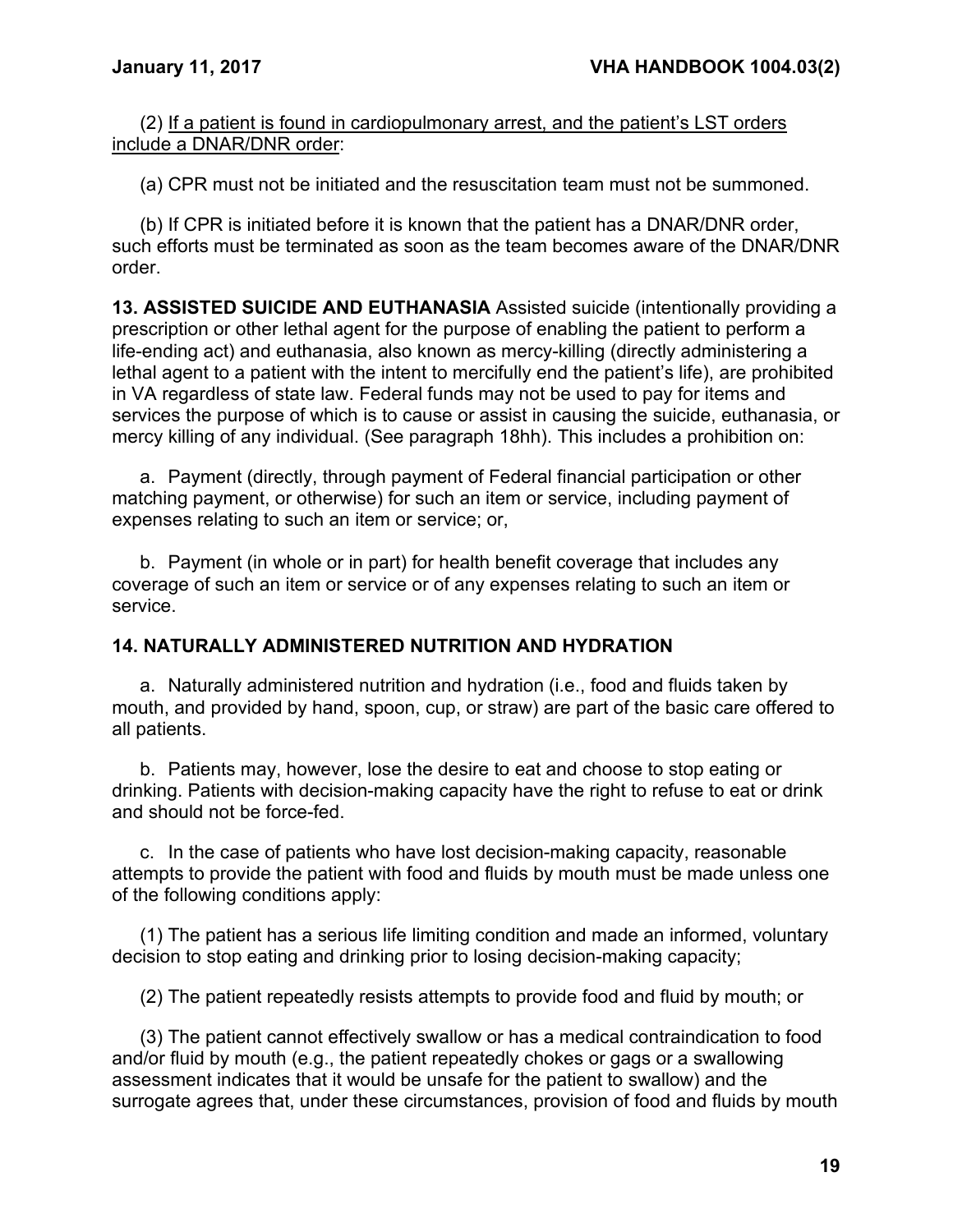is disproportionately burdensome or inconsistent with the patient's goals of care. *NOTE: If the patient lacks decision-making capacity, lacks a surrogate and has no active orders to withhold food and fluids by mouth, decision making regarding the withholding of food and fluids by mouth must be made according to the multidisciplinary process outlined in paragraph 8.*

### <span id="page-22-0"></span>**15. RESOLVING INCONSISTENCIES OR CONFLICT REGARDING LIFE-SUSTAINING TREATMENTS**

a. In some cases, the patient who lacks decision-making capacity may have an active LST progress note and orders and one or more advance directive or SAPO with elements that are inconsistent. For any inconsistent elements, the information in the document with the most recent date generally supersedes the information in the prior document(s). When questions remain about inconsistencies between these documents, consult the Ethics Consultation Service or the District Chief Counsel, as needed. *NOTE: See VHA Handbook 1004.02 for specific guidance regarding conflicting advance directives. See VHA Handbook 1004.04 for specific guidance on determining priority when a patient's advance directive and state-authorized portable orders are inconsistent*.

b. Conflicts regarding LSTs can occur between the practitioner and the patient or surrogate(s) when there is disagreement or lack of clarity about the medical condition or prognosis, the patient's values, goals, and preferences, or the appropriate LST(s) to meet the goals of care.

c. As a first step to addressing conflict, the practitioner must engage the patient (or surrogate), and members of the patient's health care team and family, if appropriate, in a GoCC.

d. The practitioner must document this discussion in a new LST progress note or as an addendum to an existing LST progress note. The practitioner must not write LST orders unless the patient or surrogate(s) consent to the LST plan. *NOTE: If the practitioner considers the surrogate to be clearly acting contrary to the patient's values and preferences or the patient's best interests, the practitioner must notify the Chief of Staff, or designee, and initiate a consult to the local Ethics Consultation Service, or the District Chief Counsel before implementing the surrogate's decision.*

e. If conflicts about LSTs cannot be resolved, the practitioner must consult the facility's Ethics Consultation Service. The facility's Ethics Consultation Service is encouraged to contact the National Center for Ethics in Health Care's Ethics Consultation Service at [vhaethics@va.gov](mailto:vhaethics@va.gov) for assistance, particularly in cases that might potentially involve limiting or discontinuing an LST over the objection of the patient or surrogate.

f. The Ethics Consultation Service must document the consultation according to standard procedures and in an addendum to the LST progress note.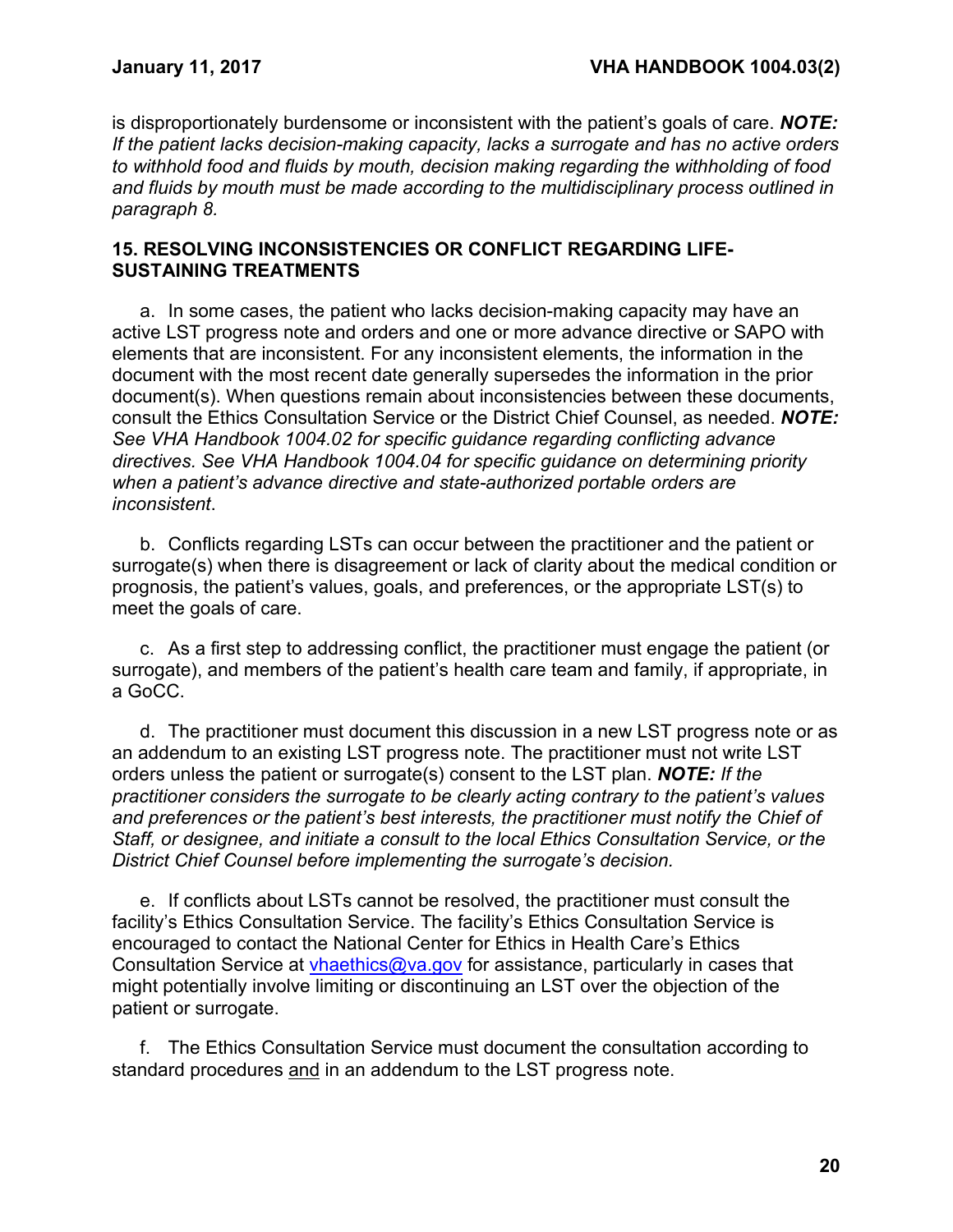g. If the conflict is not resolved through the ethics consultation process, the facility Director must make a decision on behalf of the facility and follow the procedures outlined in the Veterans Integrated Services Network (VISN) clinical appeals process in VHA Directive 2006-057, VHA Clinical Appeals, or subsequent policy issue. To assist in this decision, the facility's Ethics Consultation Service must provide a written summary of the consultation to the medical facility Director with information generated by the ethics consultation.

h. Any decision by the medical facility Director to discontinue or limit an LST over the objection of the patient or surrogate must be based on at least one of the following criteria:

h. The treatment is clearly inconsistent with prevailing medical standards or VA national policy or guidelines; or

i. The treatment is clearly ineffective and has no chance of producing its intended physiologic effect (e.g., alleged cancer treatments with no substantiation for health care claims); or

j. The treatment is clearly ineffective and has no chance of accomplishing the patient's goals of care; or

k. The surrogate is making the decision and the treatment is clearly inconsistent with the patient's known values and preferences.

i. Before limiting or discontinuing an LST over the objection of the patient or surrogate, the facility Director must notify the National Center for Ethics in Health Care.

j. Prior to the writing of any contested order to limit or discontinue LST over the objection of the patient or surrogate, the medical facility Director must provide written notification to the patient or surrogate of the facility's final determination, informing the patient or surrogate of the plan to write the order and describing the VISN clinical appeals process as outlined in VHA Directive 2006-057, VHA Clinical Appeals, or current policy and their option to request a transfer of the patient to another facility. The order should only be written after the processes related to a clinical appeal or request for transfer have been concluded. *NOTE: Inter-facility transfer must be performed according to applicable criteria in VHA Directive 2007-015, Inter-facility Transfer Policy, or subsequent policy issue*.

k. Entering a DNAR/DNR or other order to limit or discontinue LST over the objection of a patient's surrogate should be reserved for exceptionally rare and extreme circumstances after thorough attempts to settle or successfully appeal disagreements have been tried and failed. In all such cases, contested LST orders may not be written unless the medical facility Director has authorized them on behalf of the facility.

<span id="page-23-0"></span>**16. CONSCIENTIOUS OBJECTION** A health care provider who concludes as a matter of conscience that he or she is unable to participate in carrying out a particular decision regarding LST may request to be relieved from participation in the patient's care. Before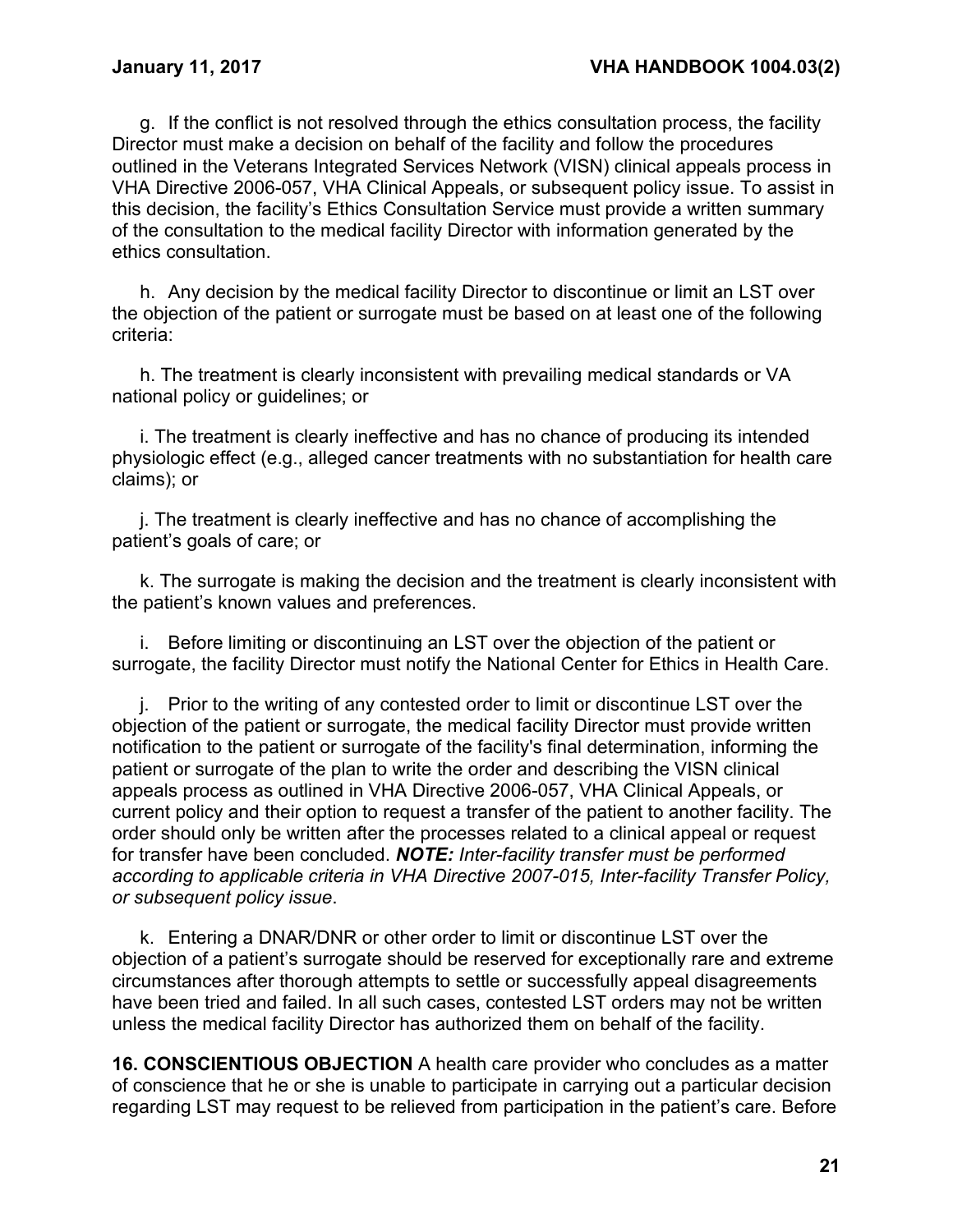granting such a request, VA should consider the obligation of non-abandonment, which requires that: (a) the responsibility for the patient's care must be transferred to another health care provider of comparable skill and competency who is willing to accept responsibility for the patient's care; (b) the transfer does not cause undue burden on the patient; and (c) the transfer can be practical to accomplish given the existing resources. Consequently, if VA determines that a transfer cannot be accomplished, the request may not be granted. The transfer must be facilitated by the Service Chief, and the original provider must hand off the patient's care to the receiving provider. Care must continue until the receiving provider has accepted responsibility for the patient's care. Any conflict arising over the transfer of care must be referred to the facility's Ethics Consultation Service.

# <span id="page-24-0"></span>**17. RESPONSIBILITIES**

a. **National Center for Ethics in Health Care.** The National Center for Ethics in Health Care is responsible for:

(1) Managing and updating this policy.

(2) Providing field support on the processes described in this document, to include: educational information, policy interpretation and clarification, ethics consultation upon request as described in paragraphs 8 and 15, and support services to local or VISN IntegratedEthics Programs.

(3) Providing support for implementation and maintenance of the LST Progress Note Template patch and building of the LST Progress Note title, Orders, and associated processes in the form of an installation guide and national teleconferences.

(4) Collaborating with the Employee Education System to develop and deliver training to support the implementation of clinical practices outlined in this Handbook.

(5) Collaborating with VHA Office of Information and Analytics to develop appropriate measures, metrics, and monitoring for implementation of requirements in this Handbook.

b. **Office of Information and Analytics.** The Office of Information and Analytics is responsible for collaborating with the National Center for Ethics in Health Care to develop appropriate measures, metrics, and monitoring for requirements in this Handbook.

c. **Medical Facility Director.** The medical facility Director is responsible for:

(1) Ensuring that the medical facility has fully implemented this Handbook within 18 months of publication. This includes ensuring that:

(a) The medical facility policy on LST is in alignment with this Handbook within 18 months of publication. A model MCM that indicates where medical facility specific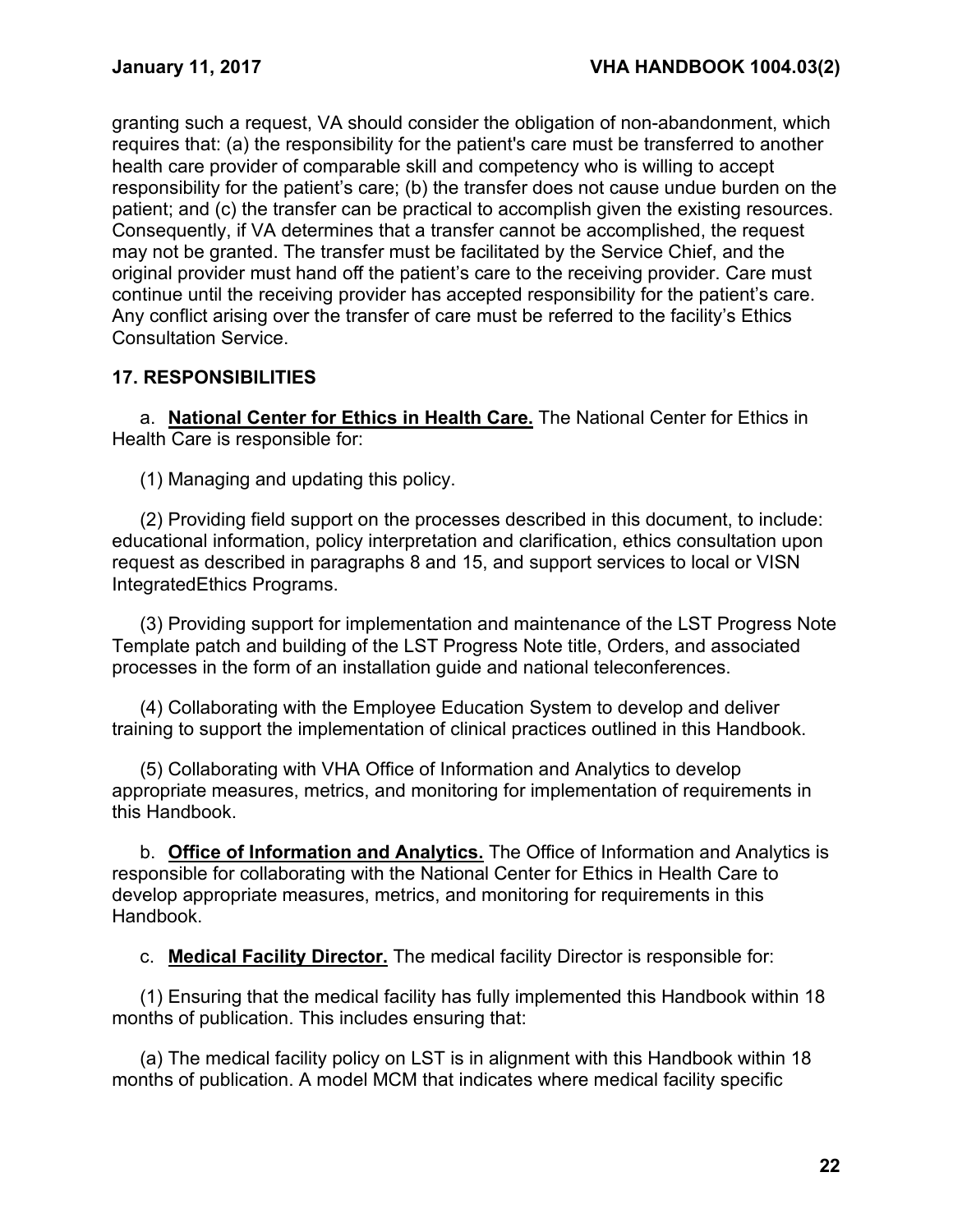requirements are needed is available at <http://vaww.ethics.va.gov/policy.asp>**.** *NOTE: This is an internal VA Web site not available to the public.*

(b) The medical facility develops and implements a coordinated and well-timed plan with appropriate time dedicated to educate appropriate staff and bring about the significant practice change this policy requires. See the LST implementation guide and other resources at [http://vaww.ethics.va.gov/Education/LST.asp.](http://vaww.ethics.va.gov/Education/LST.asp) *NOTE: This is an internal VA Web site not available to the public.*

(2) Implementing procedures to ensure that the appropriate practitioner responsible for the patient's ongoing care initiates and documents a GoCC with patients consistent with the triggering events specified in paragraph 5.b.

(3) Implementing procedures to ensure that the patient's primary care team is notified that an LST plan has been written for the patient and of any changes to the patient's LST plan.

(4) Appointing a multidisciplinary committee for review of proposed LST plans for patients who lack decision-making capacity and have no surrogate, ensuring that the required multidisciplinary committee review process is followed (see paragraph 8), and ensuring that the medical facility develops a charter for the multidisciplinary committee. *NOTE: A multidisciplinary committee charter template is available at [https://vaww.ethics.va.gov/policy.asp.](https://vaww.ethics.va.gov/policy.asp) This is an internal VA Web site not available to the public*.

(5) Delegating decisions concerning multidisciplinary committee review of LST plans to the facility Chief of Staff or concurring with decisions by the facility Chief of Staff or requesting review by the District Chief Counsel (see paragraph 8).

(6) Addressing conflicts about life-sustaining treatment decisions as outlined in paragraphs 15.f.-j.

(7) Ensuring that local OI&T and Clinical Application Coordinators (CAC) collaborate to build, install and maintain IT resources related to this policy as follows: See LST resources for CACs and nationally standardized specifications at [https://vaww.ethics.va.gov/LST/CACHISResources.asp.](https://vaww.ethics.va.gov/LST/CACHISResources.asp) *NOTE: This is an internal VA Web site not available to the public.*

(a) Build a local progress note title, "Life-Sustaining Treatment," and link it to the national standard title, "Life-Sustaining Treatment Plan." This note title must be placed in the "Directives" progress note category so it will appear in the "Crises, Warnings, Allergies, Directives" (CWAD) postings on the CPRS cover sheet.

(b) Install and maintain the Life-Sustaining Treatment reminder dialog template managed by the National Center for Ethics in Health Care. This template must be linked to the "Life-Sustaining Treatment" note title.

(c) Build the Life-Sustaining Treatment display group for the Orders tab in CPRS.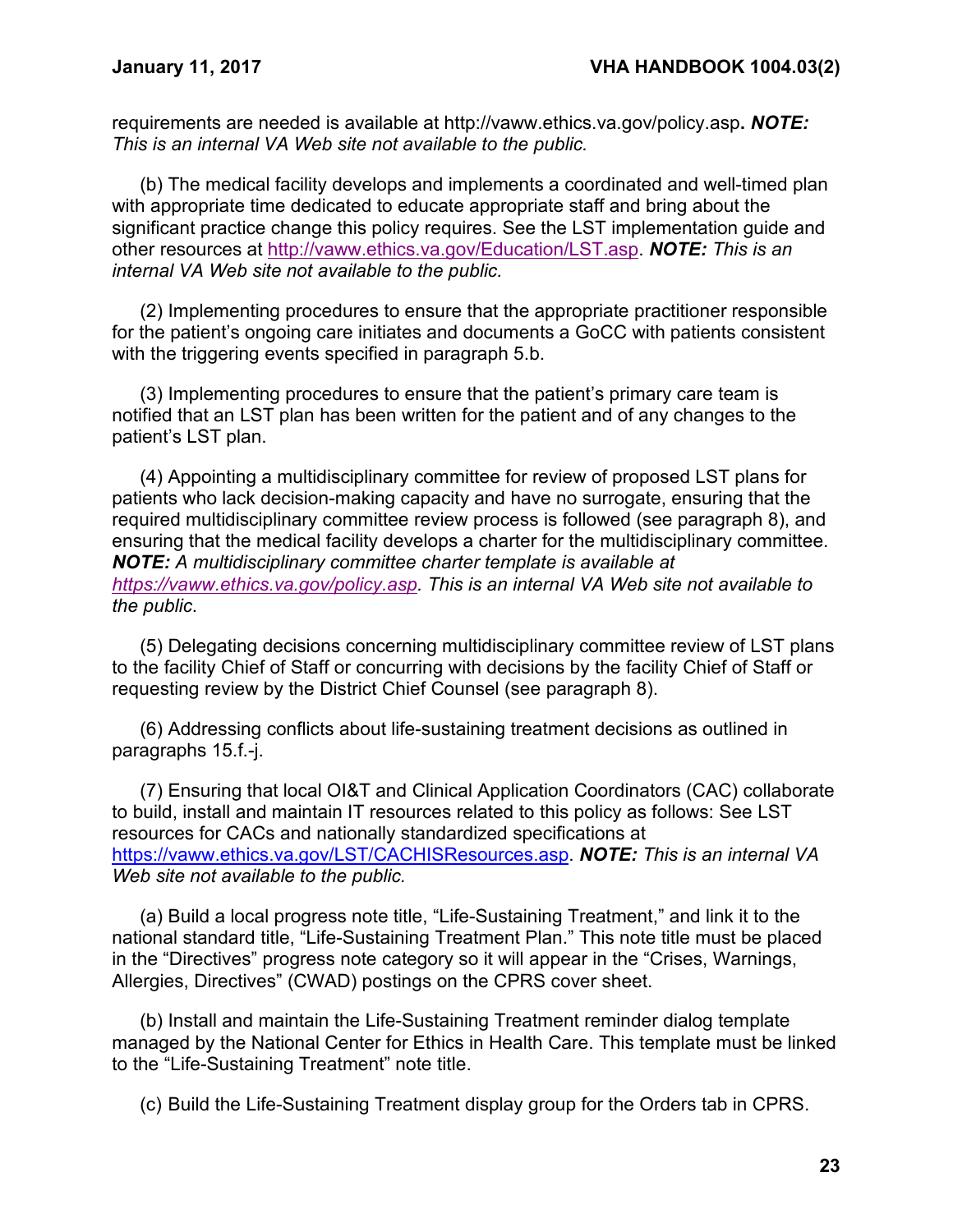(d) Set CPRS orders tab parameters so that the LST orders on the Life-Sustaining Treatment Order Set display group defaults to the top of the Orders tab and these orders are visible to all personnel with access to CPRS.

(e) Build and maintain orders on the Life-Sustaining Treatment Order Set that conform to nationally standardized specifications provided by the National Center for Ethics in Health Care.

(f) Ensure that active LST orders remain active until manually discontinued after an agreed upon change in LST plans between the practitioner and patient or surrogate.

(g) Ensure that active LST orders do not automatically discontinue or expire based upon dates, timeframes, or patient movements (e.g., admission, discharge, transfer).

(h) Ensure VistA business rules and user classes are created/used to restrict the entering of the GUI Template/Progress Note, "Life-Sustaining Treatment" to personnel as defined in paragraph 3.r. Also, ensure business rules and user classes are created/used to restrict the adding of addenda attached to this progress note by additional personnel to only those persons whose responsibilities would require them to enter an addendum to the LST Progress Note (e.g., members of the facility Ethics Consultation Service) or whose job description or scope of practice would require them to or document changes requested by the patient/surrogate to the information in the LST Progress Note (e.g., Social Worker for documenting changes to a Durable Power of Attorney for Health Care). Access restrictions are only to be placed on entering information into the progress note, not on viewing.

(i) Ensure that active LST orders are not offered to users to be copied and included in event delayed orders (e.g., event delayed transfer orders).

(j) Ensure that national health factors associated with the LST Progress Note Template are not removed or modified.

(k) Ensure that LST orders are presented in appropriate ancillary software products (e.g., CIS/ARK, Shift Handoff Tool).

d. **Facility Chief of Staff and Associate Director for Patient Care Services (ADPCS)/Nurse Executive (NE).** The facility Chief of Staff and ADCPS/NE are responsible for:

(1) Ensuring that all relevant personnel are appropriately trained and supported to implement and follow the policy, and held accountable for doing so. See the LST implementation guide and resources for clinical staff at [http://vaww.ethics.va.gov/education/LST.asp.](http://vaww.ethics.va.gov/Education/LST.asp) *NOTE: This is an internal VA Web site not available to the public.*

(2) Ensuring that the facility has protocols in place to ensure that supportive and palliative services are incorporated into discontinuation of LST when discontinuation is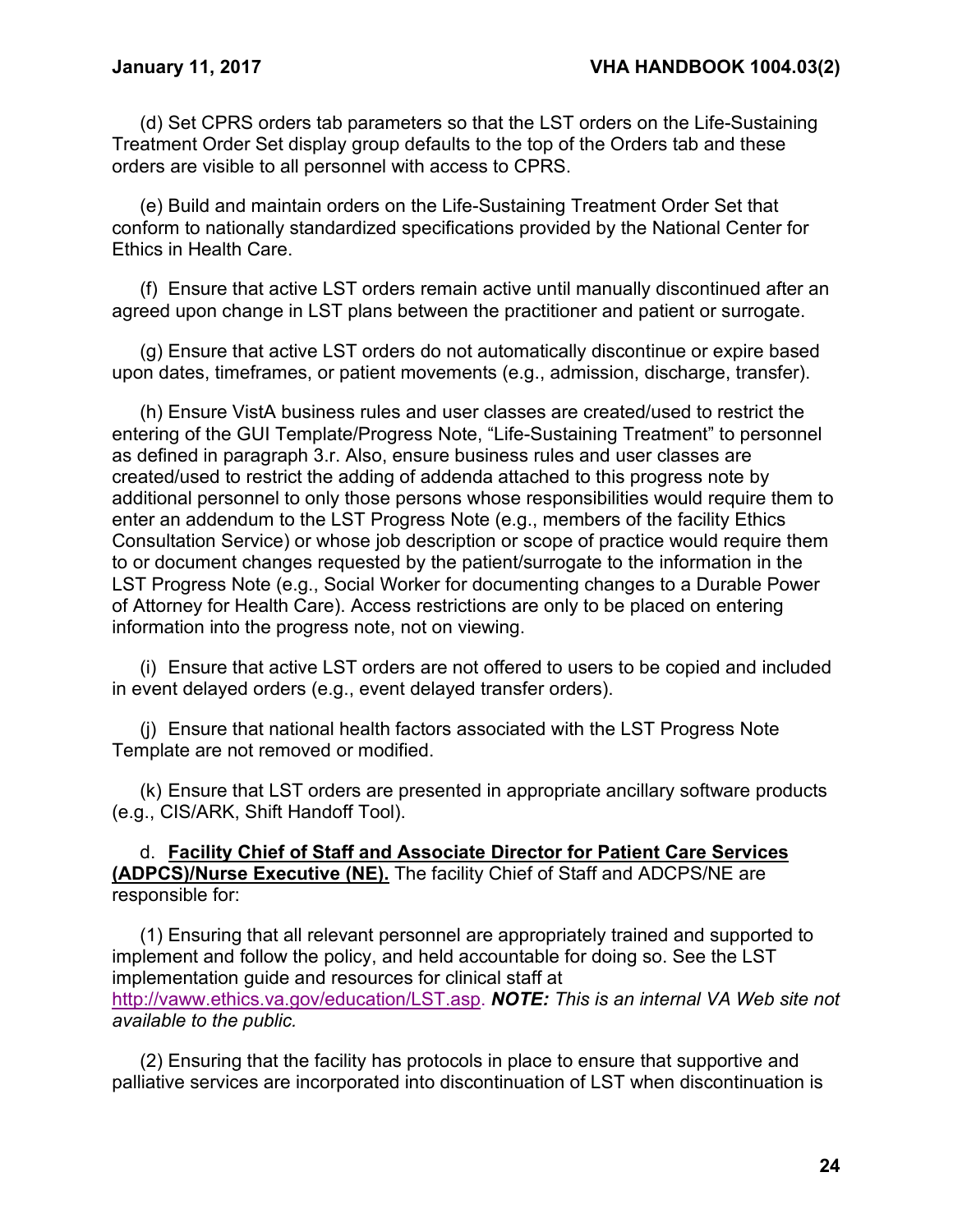expected to result in the patient's death within a limited period of time (see paragraphs 12.a.(4) and 12.b.(3) and paragraphs 18.h. and 18.ee.

(3) Chief of Staff only per 38 CFR 17.32(f)(2): Reviewing and approving or disapproving in writing, recommendations from the multidisciplinary committee regarding LST plans that are deemed ethically unjustifiable or that limit LSTs for patients who lack decision-making capacity and have no surrogate, and communicating and documenting approval or disapproval in the patient's electronic health record. If the Chief of Staff does not accept the multidisciplinary committee's recommendation, the Chief of Staff must request review by the District Chief Counsel and consultation from the National Center for Ethics in Health Care.

e. **Service Chiefs.** Service Chiefs are responsible for, as established in this policy, facilitating the reassignment of the patient's care when the original provider requests to be removed as a matter of conscience.

f. **Practitioners.** The practitioner is responsible for:

(1) Initiating (or delegating, as in paragraph 5.a.) a GoCC with the patient (or surrogate) when clinically appropriate, including as specified in paragraph 5.b. and documenting the patient's goals of care and LST plan in an LST progress note.

(2) Documenting and implementing specific decisions regarding the initiation, limitation, or discontinuation of LSTs consistent with this policy.

(3) Ensuring that residents who are delegated responsibility for conducting GoCCs are competent to do so and appropriately apprised of their responsibilities and boundaries regarding GoCCs, documentation, and implementation of orders regarding LSTs. See the LST resources for clinical staff at [https://vaww.ethics.va.gov/LST/ClinicalStaffResources.asp.](https://vaww.ethics.va.gov/LST/ClinicalStaffResources.asp) *NOTE: This is an internal* 

*VA Web site not available to the public.*

(4) Ensuring that treatment team members are informed about the patient's LST plan.

(5) Submitting (or delegating submission of) a recommended plan for LSTs to the multidisciplinary committee for review for patients who lack decision-making capacity and have no surrogate.

(6) Requesting (or delegating request of) an ethics consultation in cases of irresolvable conflicts between or among health care providers, patient (or surrogate), family members.

g. **Medical Facility IntegratedEthics Program.** The Facility IntegratedEthics Program is responsible for:

(1) Providing ethics consultation to any health care professional, staff, patient, or family who requests an ethics consultation regarding LST decisions.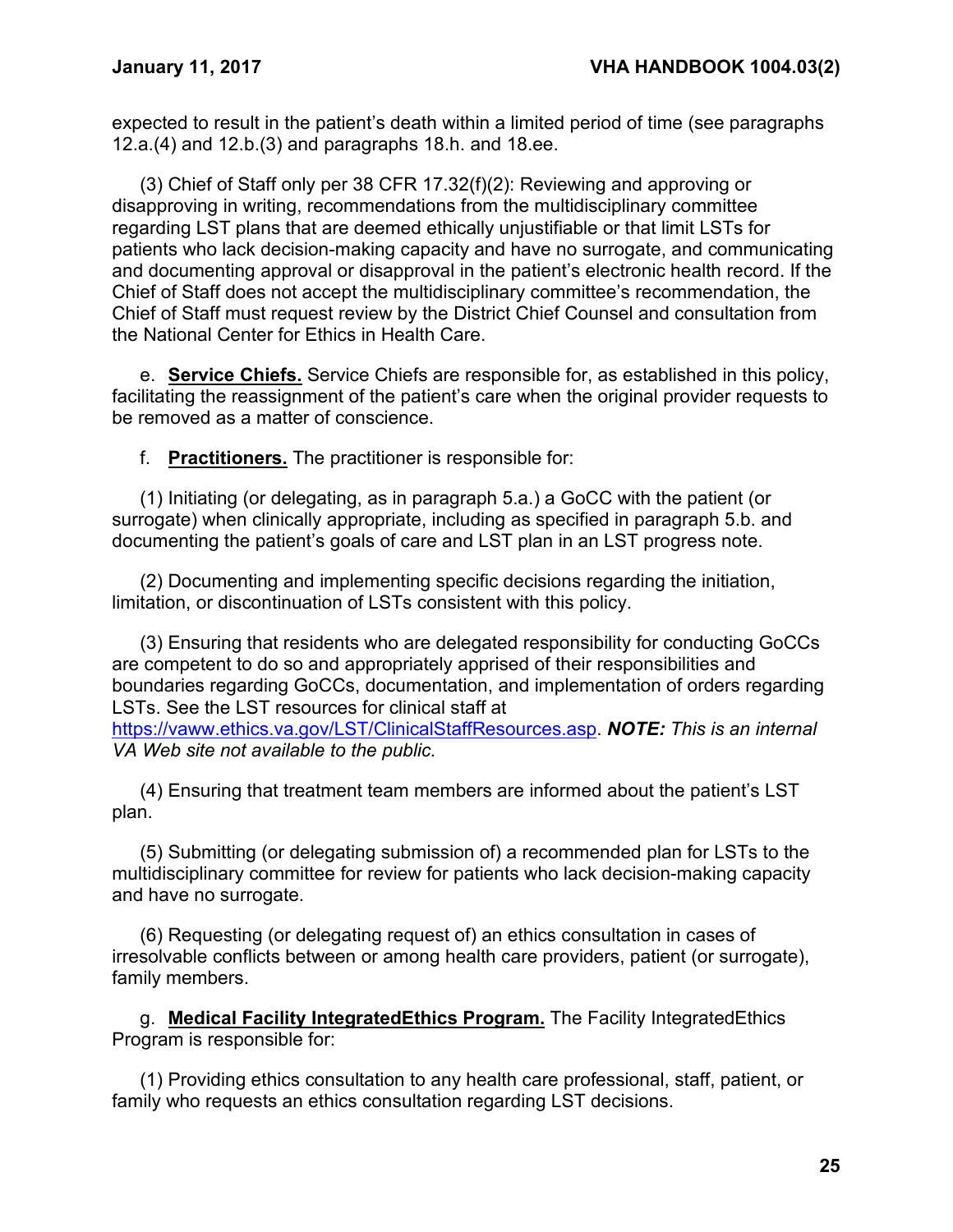(2) Providing members to serve on a multidisciplinary committee for review of cases regarding LST decisions for patients who lack decision-making capacity and have no surrogate (see paragraph 8).

(3) Establishing Ethical Leadership support for a health care culture that encourages practitioners to appropriately elicit, document, and honor specific decisions regarding the initiation, limitation, or discontinuation of LSTs.

h. **Medical Facility Multidisciplinary Committee.** The multidisciplinary committee is responsible for, as described in paragraph 8, considering the procedural and ethical validity of the recommended LST plan for the patient who lacks decision-making capacity and has no surrogate, and documenting and communicating its findings and recommendation.

### <span id="page-28-0"></span>**18. REFERENCES**

a. 38 U.S.C. 1707.

b. 42 U.S.C. 14401.

c. VHA Directive 1036, Standards for Observation In VA Medical Facilities, dated January 13, 2020.

d. VHA Directive 1004.04, State-Authorized Portable Orders (SAPO), dated February 26, 2019.

e. VHA Directive 1004.06, IntegratedEthics, dated October 24, 2018.

f. VHA Handbook 1004.01, Informed Consent for Clinical Treatments and Procedures, dated August 14, 2009.

g. VHA Handbook 1004.02, Advanced Care Planning and Management of Advance Directives, dated December 24, 2013.

h. VHA Handbook 1100.19, Credentialing and Privileging, dated October 15, 2012.

i. VHA Handbook 1400.01, Supervision of Physician, Dental, Optometry, Chiropractic, and Podiatry Residents, dated November 7, 2019.

j. Almack, K., Cox, K., Moghaddam, N., Pollock, K., & Seymour, J. After you: Conversations between patients and healthcare professionals in planning for end of life care. *BMC Palliative Care*, 2012;11(1), 15.

k. American Heart Association. Guidelines for Cardiopulmonary Resuscitation and Emergency Cardiovascular Care Science. *Circulation*. 2010;122 (18) supplement: 639- 946.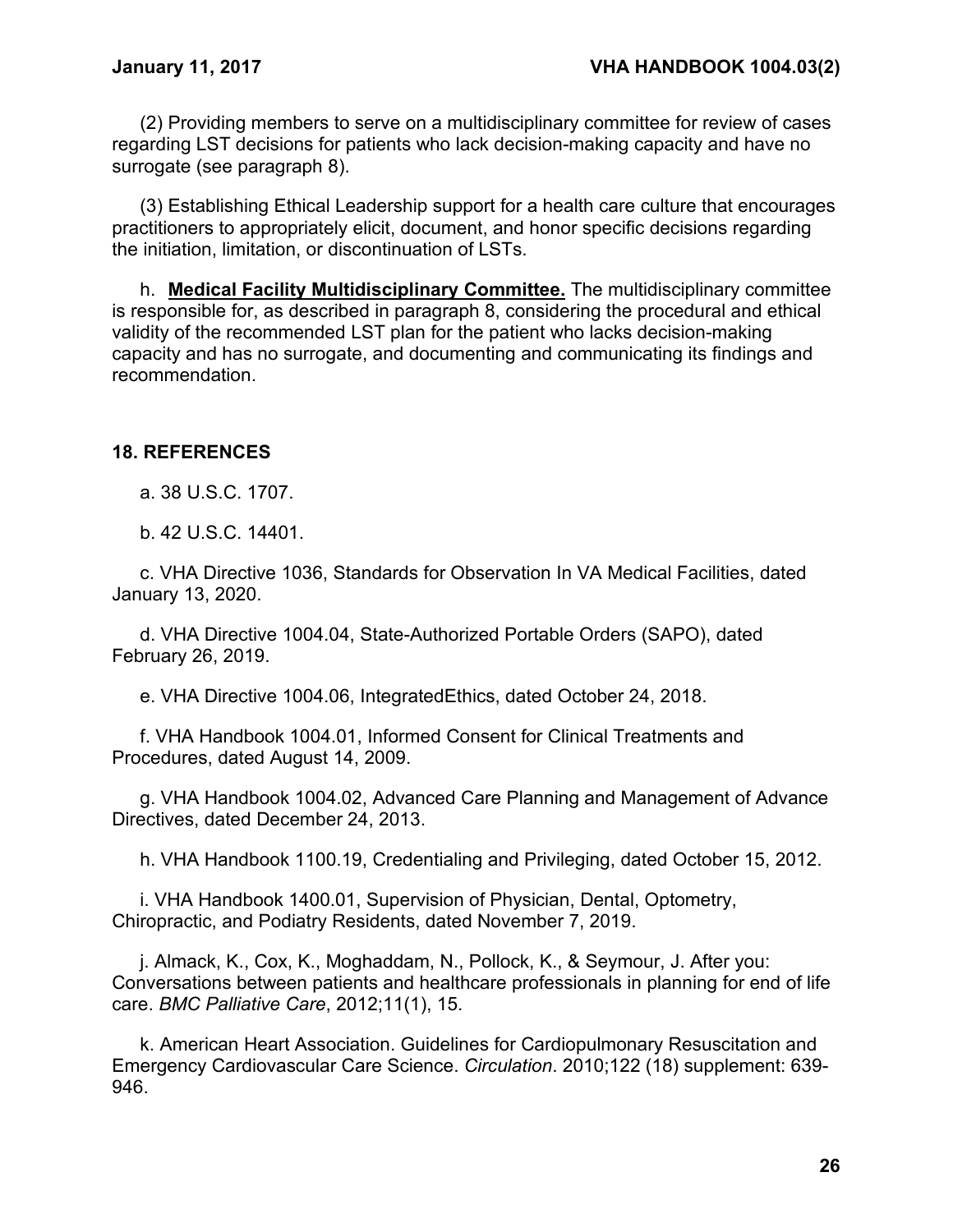l. Barnes S, Gardiner C, Gott M, et al. Enhancing patient-professional communication about end-of-life issues in life-limiting conditions: A critical review of the literature. *J Pain Symptom Manage*. 2012; 44(6):866-79.

m. Berlinger N, Jennings B, Wolf S. Hastings Center Guidelines for Decisions on Life-Sustaining Treatment and Care Near the End of Life. New York: Oxford University Press, 2013.

n. Clayton JM, Hancock KM, Butow PN, et al. Clinical practice guidelines for communicating prognosis and end-of-life issues with adults in the advanced stages of a life-limiting illness, and their caregivers. *Med J Aust*. 2007;186 (12 Suppl):S77, S79, S83-108.

o. Connors AF, et al. A Controlled Trial to Improve Care for Seriously Ill Hospitalized Patients: The Study to Understand Prognoses and Preferences for Outcomes and Risks of Treatments (SUPPORT) *Journal of the American Medical Association*. 1995;274(20):1591-1598.

p. Cook D, Rocker G. Dying with dignity in the Intensive Care Unit. *N Engl J Med*, 2014;370, 2506-14.

q. Davison SN, Rosielle DA. FAST FACTS AND CONCEPTS # 208: Clinical Care Following Withdrawal of Dialysis, October, 2008. Available at [https://www.capc.org/fast](https://www.capc.org/fast-facts/)[facts/.](https://www.capc.org/fast-facts/)

r. Dresser R. Precommitment: A Misguided Strategy for Securing Death with Dignity. *Texas Law Review*, 2003; 81:1823.

s. Dy, S. Ensuring Documentation of Patients' Preferences for Life-Sustaining Treatment: Brief Update Review in Making Health Care Safer II: An Updated Critical Analysis of the Evidence for Patient Safety Practices. March 2013. Agency for Healthcare Research and Quality, Rockville, MD. Available at [http://www.ahrq.gov/research/findings/evidence-based-reports/ptsafetyuptp.html.](http://www.ahrq.gov/research/findings/evidence-based-reports/ptsafetyuptp.html)

t. Fagerlin A, Schneider CE. Enough. The failure of the living will. *Hastings Center Report*. 2004;34(2):30-42.

u. Institute for Health Care Improvement. The Conversation Project. Available at: <http://www.carenewengland.org/conversationproject/index.cfm> and Conversation Ready. Available at [http://www.ihi.org/offerings/Initiatives/ConversationProject/Pages/ConversationReady.a](http://www.ihi.org/offerings/Initiatives/ConversationProject/Pages/ConversationReady.aspx) [spx.](http://www.ihi.org/offerings/Initiatives/ConversationProject/Pages/ConversationReady.aspx)

v. Heyland DK, Barwich D, Pichora D, Dodek P, Lamontagne F, You JJ, Tayler C, Porterfield P, Sinuff T, Simon J. Failure to engage hospitalized elderly patients and their families in advance care planning. *Journal of the American Medical Association: Internal Medicine*, 2013; 173(9): 778-787.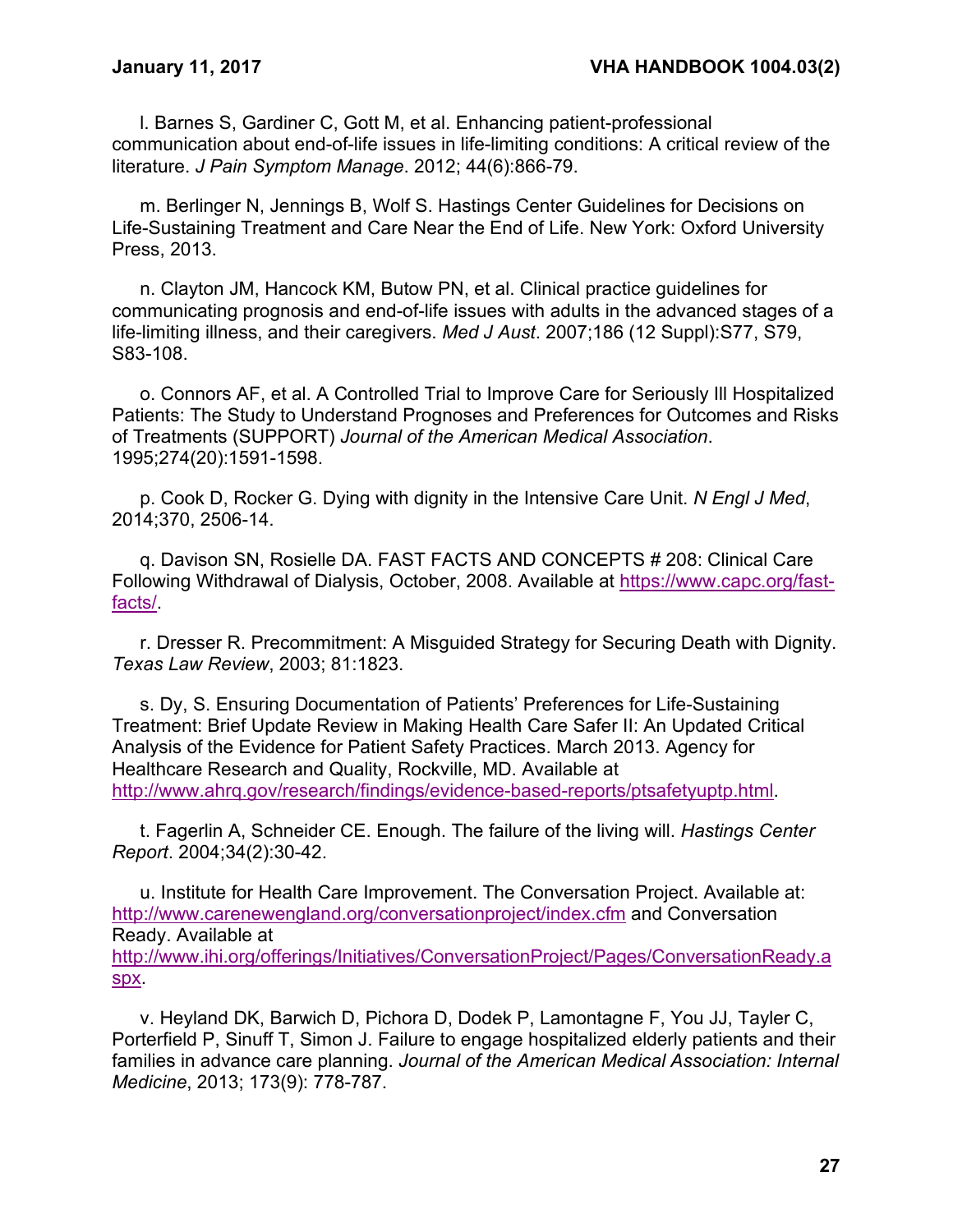w. Jesus JE, Allen MB, Michael GE, Donnino MW, Grossman SA, Hale CP, Breu AC, Bracey A, O-Connor JL, Fisher J. Preferences for resuscitation and intubation among patients with Do-Not-Resuscitate/Do-Not-Intubate orders. *Mayo Clinic Proceedings*, 2013; 88(7): 658-665.

x. Kaldjian, L. C., & Broderick, A. Developing a policy for do not resuscitate orders within a framework of goals of care. *Joint Commission Journal on Quality and Patient Safety/Joint Commission Resources*, 2011;37(1), 11-19.

y. Kaldjian LC, Curtis AE, Shinkunas LA, Cannon KT. Goals of care toward the end of life: a structured literature review. *American Journal of Hospice and Palliative Medicine*. 2008;25(6):501-11.

z. Lynn J. Reliable and sustainable comprehensive care for frail elderly people. *JAMA*, 2013, 310(18), 1935-36.

aa. National Quality Forum, National Priorities Partnership. Priorities for the National Quality Strategy. 2011. Available at [https://www.qualityforum.org/Setting\\_Priorities/NPP/Input\\_into\\_the\\_National\\_Quality\\_St](https://www.qualityforum.org/Setting_Priorities/NPP/Input_into_the_National_Quality_Strategy.aspx) [rategy.aspx.](https://www.qualityforum.org/Setting_Priorities/NPP/Input_into_the_National_Quality_Strategy.aspx)

bb. National Quality Forum. NQF-Endorsed Quality Standards, #1626, Patients admitted to ICU who have care preferences documented. Available at [http://www.qualityforum.org/measures\\_reports\\_tools.aspx.](http://www.qualityforum.org/measures_reports_tools.aspx)

cc. National Quality Forum. Safe Practices for Better Healthcare 2010 Update: A Consensus Report. Available at [www.qualityforum.org/Projects/Safe\\_Practices\\_2010.aspx.](http://www.qualityforum.org/Projects/Safe_Practices_2010.aspx)

dd. Quill TE. Initiating end-of-life discussions with seriously ill patients: addressing the "elephant in the room." *Journal of the American Medical Association*. 2000;284:2502-2507.

ee. Sabatino CP. The evolution of health care advance planning law and policy. *Milbank Q*. 2010;88(2):211-39.

ff. Schenker Y, Barnato, A. Expanding support for "upstream" surrogate decision making in the hospital. *Journal of the American Medical Association: Internal Medicine*, 2014; 174(3): 377-379.

gg. Shalowitz DI, Garrett-Mayer E, Wendler D. The accuracy of surrogate decision makers: A systematic review. *Archives of Internal Medicine* 2006; 166(5):493–97.

hh. Von Gunten CF, Weissman DE., FAST FACTS AND CONCEPTS #33: Ventilator Withdrawal Protocol, # 34: Symptom Control for Ventilator Withdrawal in the Dying Patient, # 35: Information for Patients and Families About Ventilator Withdrawal, 2nd ed., March 2009. Available at [https://www.capc.org/fast-facts/.](https://www.capc.org/fast-facts/)